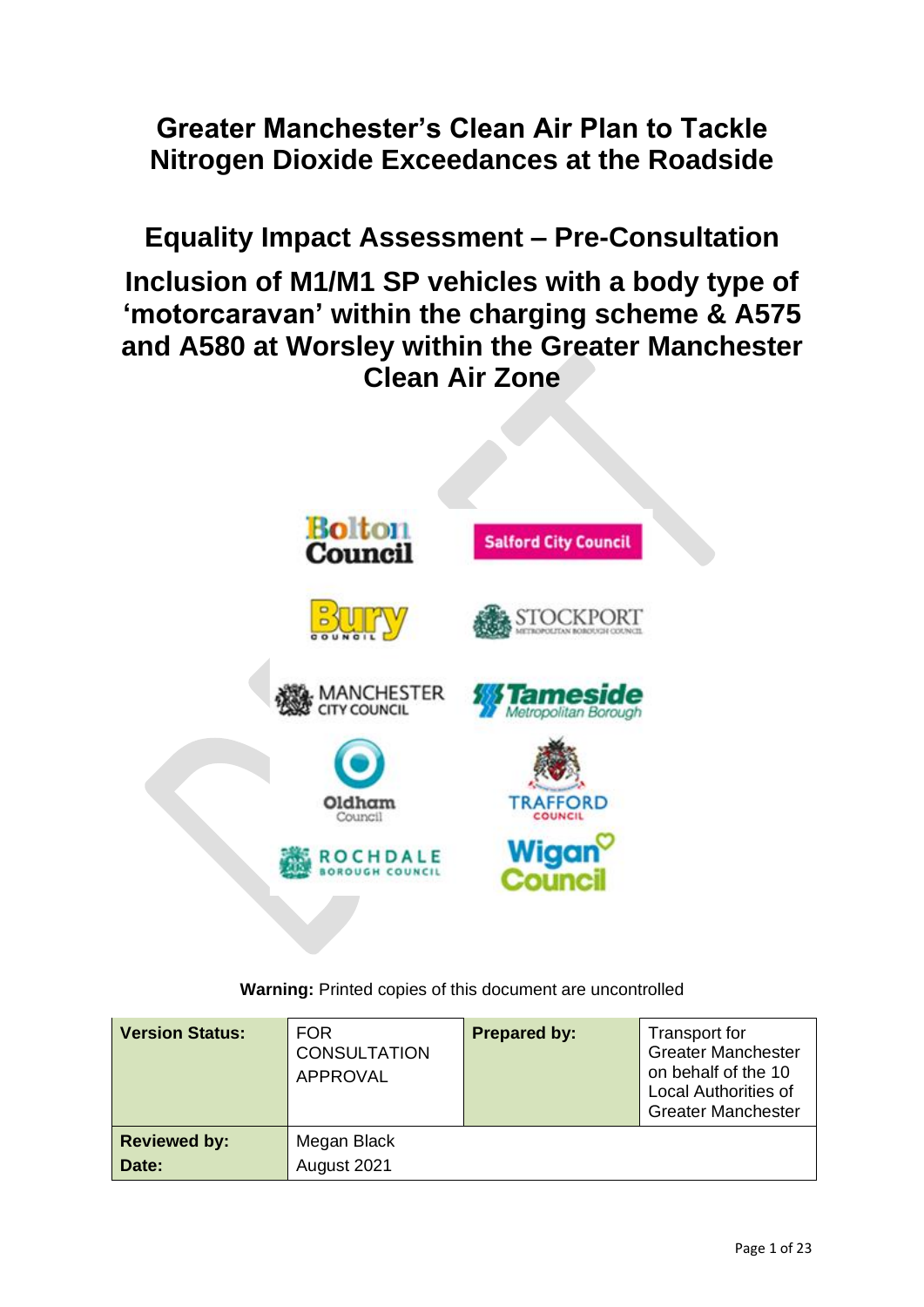# **1 Introduction**

- 1.1 This report is the Equality Impact Assessment (EqIA) to support the consultation process on the proposed inclusion of M1 Special Purpose motorcaravans within the charging scheme and the A575 and A580 at Worsley within the Greater Manchester (GM) Clean Air Zone (CAZ).
- 1.2 The assessment considers the potential for the inclusion of M1 Special Purpose motorcaravans within the charging scheme and the A575 and A580 at Worsley in the GM Clean Air Plan (CAP) to result in disproportionate or differential equality effects on people with protected characteristics.
- 1.3 Transport for Greater Manchester (TfGM) is coordinating this consultation on behalf of the ten GM local authorities and this report utilises TfGM's EqIA report format, set out in two sections (Section 1: Initial Screening and Section 2: Full Equality Analysis).
- 1.4 This assessment builds on the EqIA document that was published to support the GM CAP Consultation between October and December 2020 and the version published post-consultation,which can be found here: cleanairgm.com/technical-documents

## **2 Scope of an Equality Impact Assessment**

- 2.1 An EqIA is a recognised, specific process, used to inform the development of policies in order to facilitate maximum positive outcomes and to avoid or minimise adverse impacts on particular groups.
- 2.2 An EqIA considers the impact on nine protected characteristics:
	- 1. age;
	- 2. disability;
	- 3. gender reassignment;
	- 4. marriage and civil partnership;
	- 5. pregnancy and maternity;
	- 6. race;
	- 7. religion or belief;
	- 8. sex; and
	- 9. sexual orientation.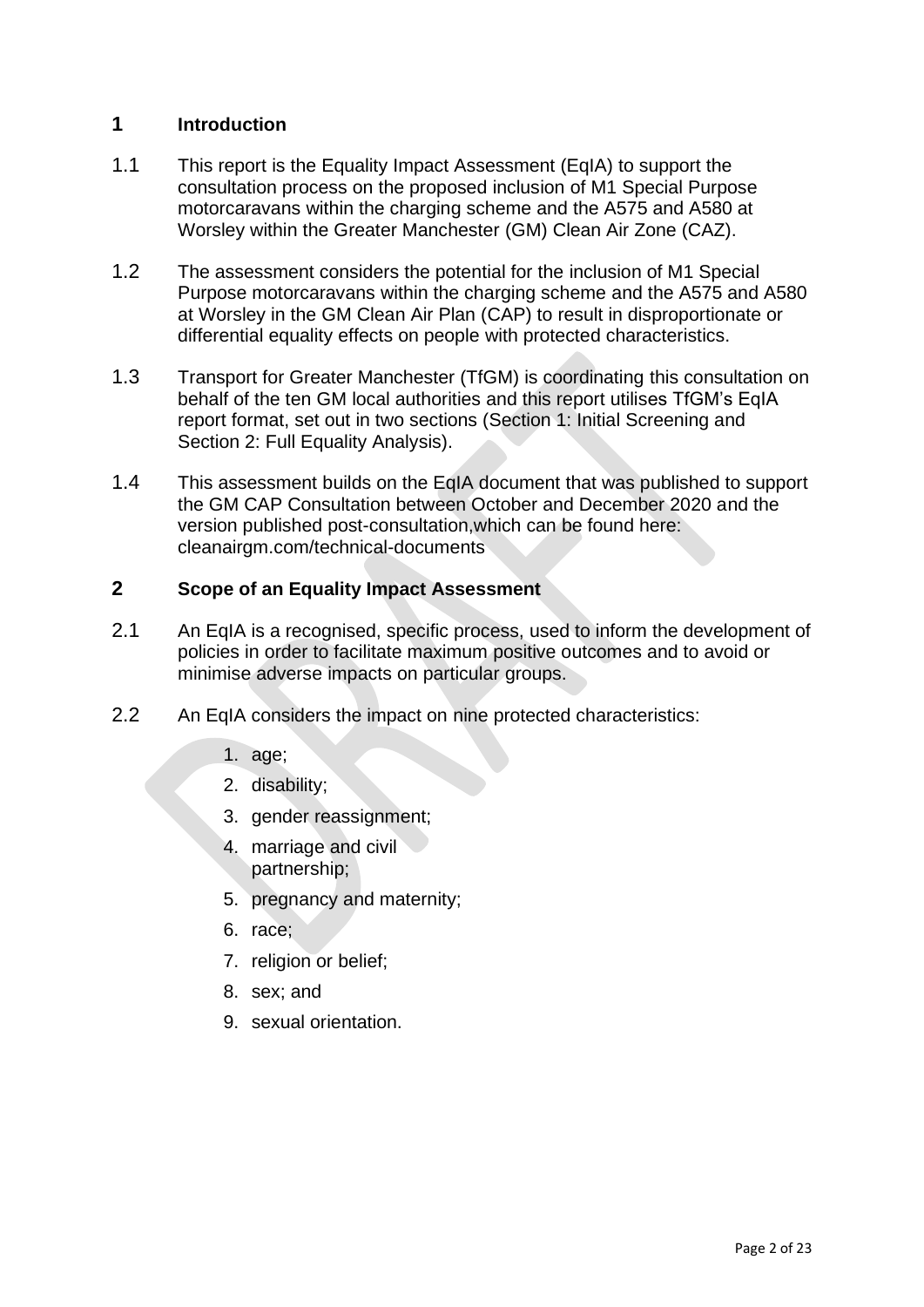- 2.3 An EqIA does not directly consider the impact on those communities that are economically disadvantaged or that have high level of social deprivation, unless there is a clear correlation with a protected characteristic. However, Salford Council does include socio-economic deprivation as a factor in its approach to equality and as this EqIA specifically considers two roads within Worsley (Salford), socio-economic deprivation is considered in this report.
- 2.4 Economic impacts of the wider CAP before and after the Covid-19 pandemic are also considered in the 'Economic Implications of CAP following consultation and with Covid-19 impacts' report which can be found online at: cleanairgm.com/technical-documents and in the updated Distributional Impacts Assessment report that will support the FBC.

# **3 Requirement of public bodies:**

- 3.1 Under Section 149 of the Equality Act (2010), public bodies are subject to the Public Sector Equality Duty, which requires that they have due regard to the need to:
	- a) Eliminate discrimination, harassment, victimisation, and any other conduct that is prohibited by or under the Act;
	- b) Advance equality of opportunity between persons who share a protected characteristic and persons who do not share it; and
	- c) Foster good relations between persons who share a relevant protected characteristic and persons who do not share it.
- 3.2 The aim of this EqIA is to identify whether people with protected characteristics could be affected by the GM CAP disproportionately or differentially, in relation to the proposed inclusion of M1 Special Purpose Motorcaravans and the A575 and A580 at Worsley
	- **Disproportionate effects** arise when an impact has a proportionately greater effect on people with protected characteristics than the rest of the population.
	- **Differential effects** arise where people with protected characteristics could be affected differently from the rest of the population, due to a particular need or sensitivity.

## **4 Proposed changes to the Clean Air Plan Policy**

4.1 An eight-week consultation on the GM CAP proposals took place between 8 October 2020 and 3 December 2020. More information about the Autumn 2020 consultation can be found online at: cleanairgm.com/technical-documents.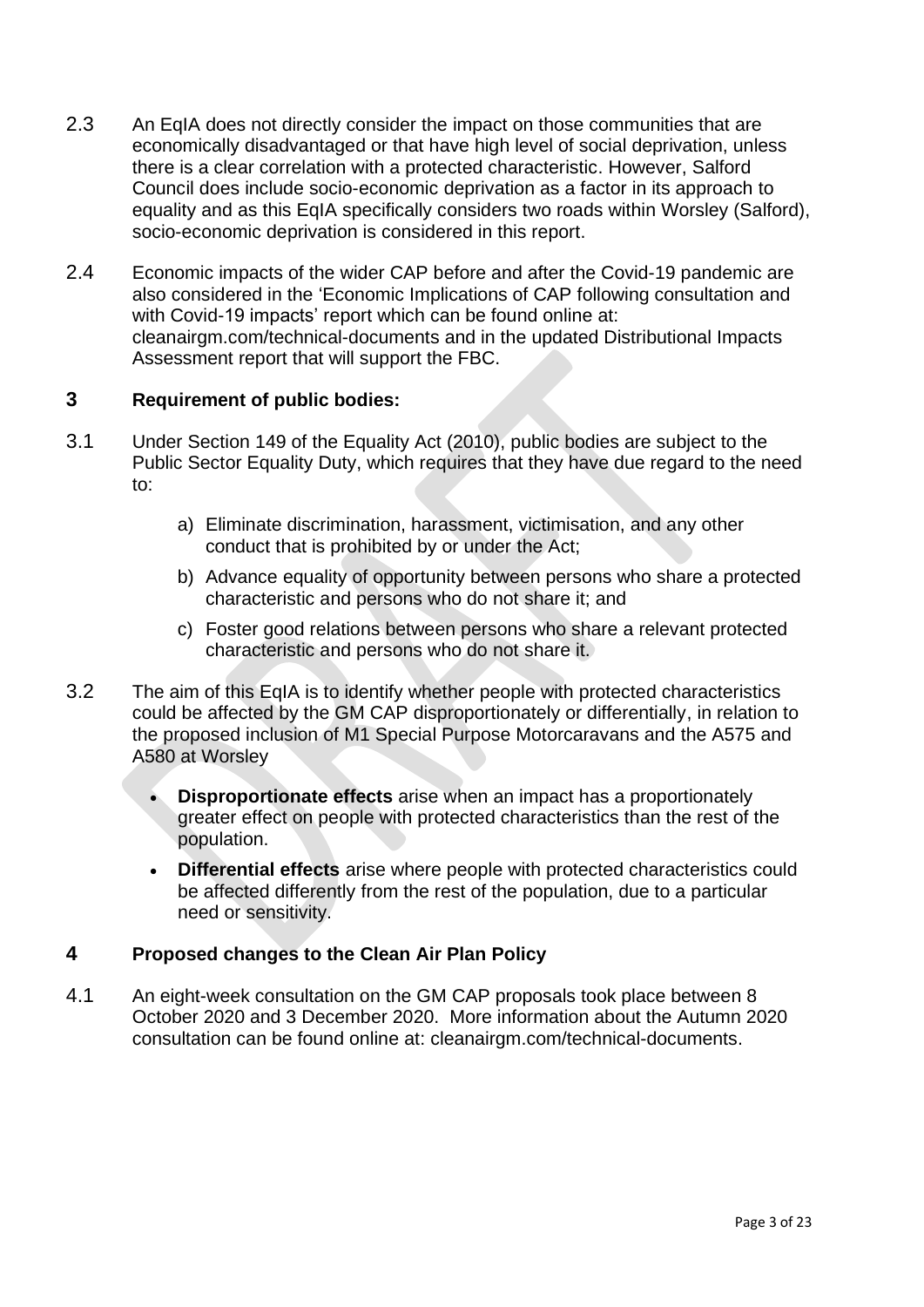- 4.2 The purpose of the Autumn 2020 consultation was to seek views from residents, visitors, stakeholders and businesses on the proposals to achieve legally compliant NO2 levels in GM. The consultation was not seeking views on whether to introduce a charging CAZ, as that had been directed by the Secretary of State and so must be implemented. The consultation was instead seeking views on aspects including the boundary for the scheme, the daily charges for noncompliant vehicles, discounts and exemptions of a Category C GM CAZ, and the proposals for the supporting funds.
- 4.3 Following the 2020 consultation, the policy for the GM CAP has been updated to address a number of issues that were raised during the consultation process. This included making changes to several of the local permanent and temporary exemptions and discounts offered.
- 4.4 For example, owners of non-compliant vans and minibuses specifically adapted for use by a disabled user (and not used for commercial purposes) will now be able to apply for a permanent local exemption. This is because these vehicles have a substantial vehicle adaptation, specific to suit a disabled user's particular needs to enable them to travel in the vehicle and/or drive it.
- 4.5 Another change following consultation feedback is the establishment of a permanent local discount for non-compliant 'Private HGV tax class' vehicles. Private HGVs which are used unladen, privately or for driver training purposes would be subject to a charge equivalent to the van daily charge of £10 a day, rather than the HGV daily charge of £60 a day. This provides parity with other vehicles which are for private use only.
- 4.6 In light of information provided during the Autumn 2020 consultation, further consultation activity is required on two proposed policy changes. Further detail is set out below.

## M1 Special Purpose Motorhomes

Following the 2020 consultation, it is now understood that there are several DVLA vehicle categories (also known as 'vehicle type approvals') for vehicles with a body type of 'motorcaravan' which may look similar and have similar levels of emissions.

A vehicle's categorisation can be found in the vehicle's V5C document and is determined by the manufacturers' homologation process. There are four possible categorisations on the V5C document for a motorhome/campervan:

- M1 or M1 Special Purpose (SP)
- N1
- N2
- In some cases, the field on the V5C document may be blank
- 4.7 It is estimated that there are over 4,000 non-compliant vehicles with a body type of 'motorcaravan' in GM, with the majority being liable to pay the daily charge.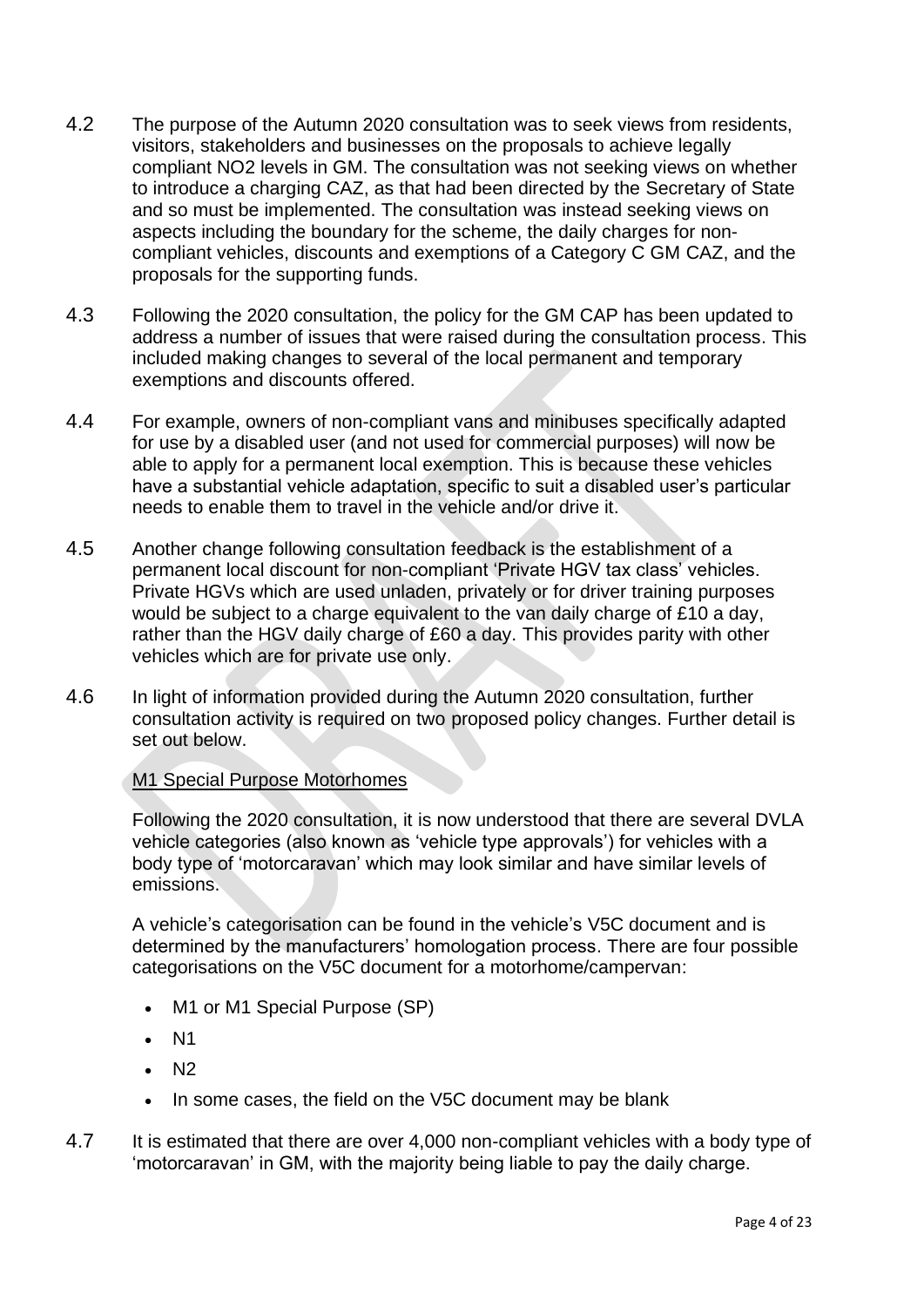4.8 The GM CAP recognises the need for parity of treatment of vehicles used for leisure purposes. The current GM CAP policy would not treat all vehicles with a body type of 'motorcaravan' equally, as some would be subject to a daily charge (N1 and N2) and some would not (M1/M1 SP). This is because under the Government's CAZ Framework, a category C CAZ does not apply charges to the M1/M1 SP group of vehicles, including those with a body-type of 'motorcaravan'. Therefore, recognising the principle of treating similar vehicle types with parity, this consultation is being held to understand the impact of including non-compliant vehicles with a body type of 'motorcaravan' classified as M1/M1 SP within the daily charge for the GM CAZ.

## The Clean Air Zone Boundary

- 4.9 The statutory consultation set out that the proposed boundary of the CAZ would follow the existing administrative boundary of Greater Manchester as closely as possible, excluding the Strategic Road Network (SRN) which is managed by Highways England. However, feedback from the consultation highlighted that the A575 and A580 at Worsley was not included.
- 4.10 These sections were originally excluded as the strategic approach to signing the Strategic Road Network (SRN) in this location was initially anticipated to be challenging and costly, impacting on timescales for delivery and achieving compliant levels of NO2. An alternative solution to signing the SRN across GM has now been identified by Highways England, which can be put in place in time for the CAZ to go live and would enable the inclusion of highway links in the Worsley area.
- 4.11 This further consultation therefore intends to seek feedback on the impacts of:
	- Including M1/M1 SP vehicles with a body type of 'motorcaravan' within the charging scheme
	- Including the A575 and A580 at Worsley within the CAZ
- **5 Conclusion of the Autumn 2020 consultation and the additional assessment to include M1/M1 SP vehicles with a body type of 'motorcaravan' and the A575 and A580 at Worsley**
- 5.1 The EqIA assessment published following the consultation in Autumn 2020 concluded that improved air quality resulting from the GM CAP will have a disproportionate benefit for many protected characteristic groups namely, pregnancy and maternity; older people, young people and children; those with disability or ill-health; and those from minority ethnic and faith groups who are more likely to live in deprived neighbourhoods.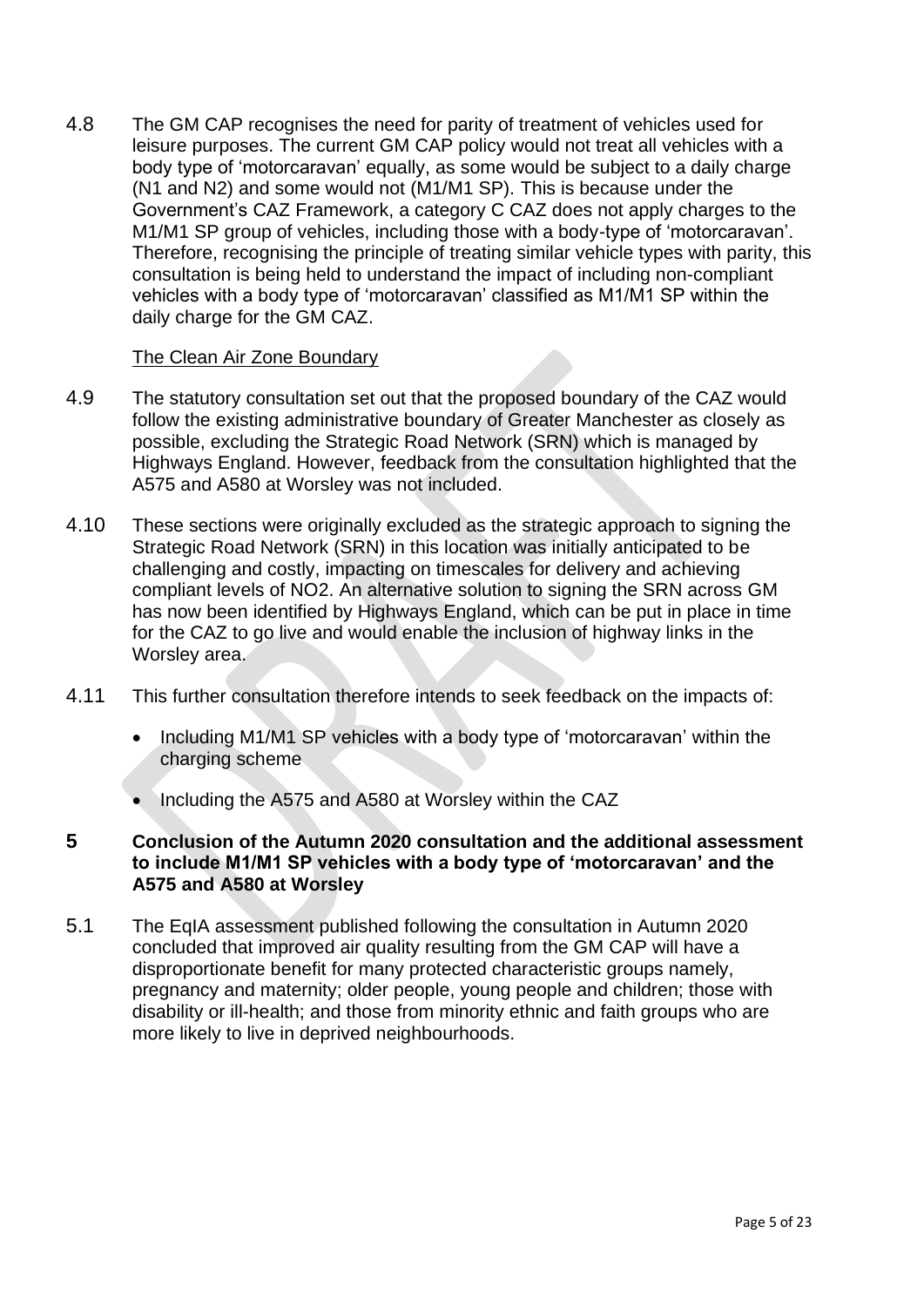- 5.2 It also concluded that, despite the proposed package of mitigating measures, there is the risk of residual adverse impacts on some protected characteristic groups in relation to personal and business affordability: gender (male drivers), minority ethnic and faith groups. A potential, residual adverse impact in relation to accessibility was also concluded for those with following protected characteristics: older and young people; disability; gender reassignment and sexual orientation.
- 5.3 Overall, the assessment recognised that a significant package of temporary and permanent exemptions, discounts and funds has been put in place and that these have reduced the potential negative impact on protected characteristic groups. Having regard to the significant positive health benefits of the GM CAP the proposals are considered to be justified notwithstanding the residual risk of disproportionate or differential impacts on protected characteristic groups.
- 5.4 The main conclusion from this additional assessment is that GM local authorities do not expect there to be any material, additional impacts on protected characteristic groups as a result of adding M1/M1 SP vehicles with a body type of 'motorcaravan' within the charging scheme or the A575 / A580 at Worsley within GM CAZ.
- 5.5 It is worth noting that the main EqIA assessment published post the Autumn 2020 consultation concluded that there is a risk of residual adverse impacts on some protected characteristic groups in relation to personal and business affordability. Overall, that assessment recognises that a significant package of temporary and permanent exemptions, discounts and funds have been put in place and these have reduced the potential negative impacts on protected characteristic groups. It is important that those impacted by the CAZ charges have good understanding of and accessibility to the support available through the Funds and are fully aware of the wider package of exemptions and discounts available.
- 5.6 On the basis that a significant package of temporary and permanent exemptions, discounts and funds has been put in place, the EqIA assessment published postconsultation concluded that there is no indirect discrimination in relation to any of the protected characteristics outlined in the Equalities Act and it is not anticipated that the proposed changes considered in this additional assessment change this conclusion.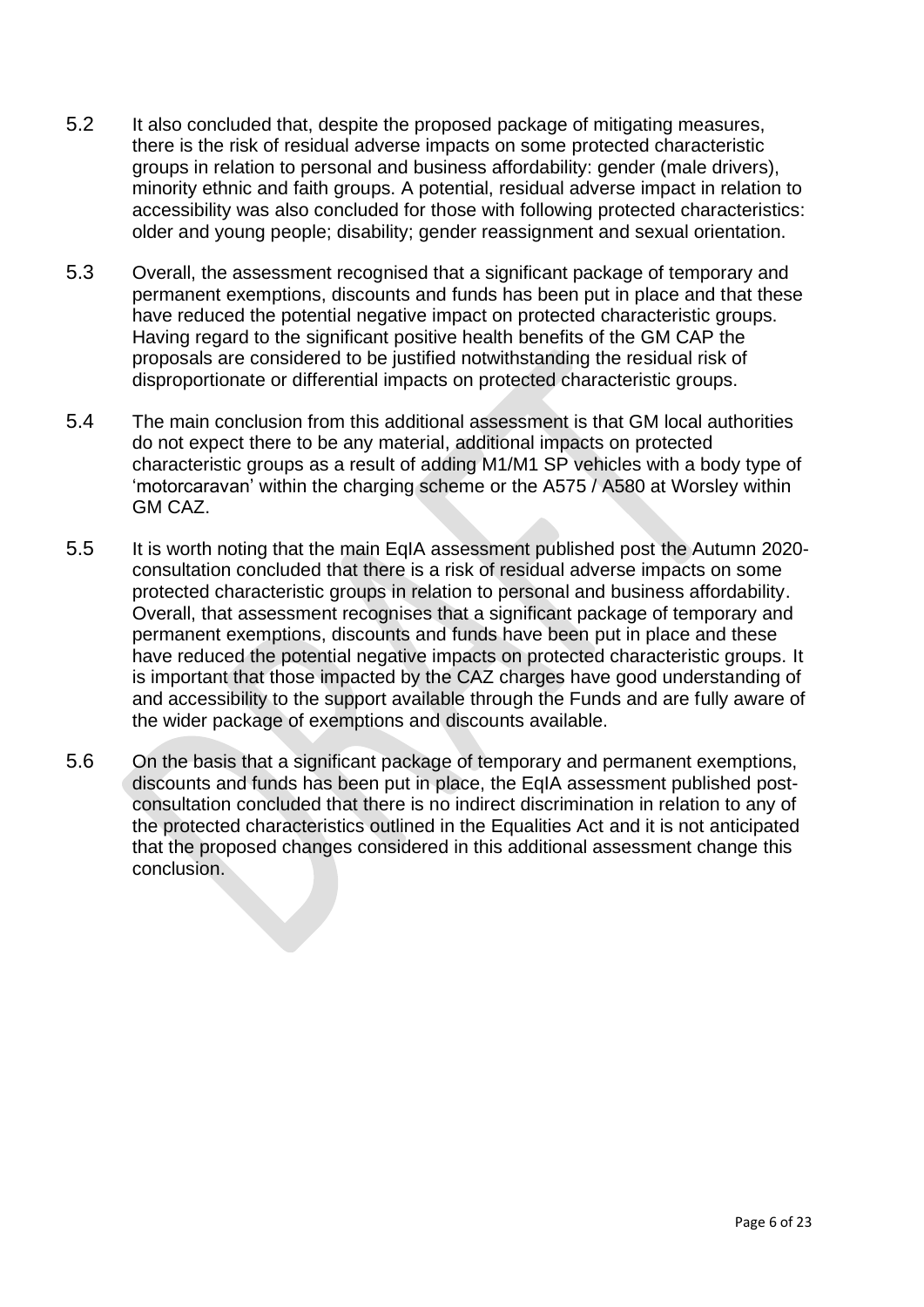Transport for Greater Manchester **Equality Impact Analysis**

## **Section one: Initial Screening**

| <b>Department</b>                      | <b>Transport Strategy</b>                                                                                                                                                                       |  |  |
|----------------------------------------|-------------------------------------------------------------------------------------------------------------------------------------------------------------------------------------------------|--|--|
| l Team or Service Area                 | Clean Air Plan – The inclusion of M1/M1 SP vehicles with a body type of<br>"motorcaravan' within the charging scheme & A575 and A580 at Worsley within<br>the Greater Manchester Clean Air Zone |  |  |
| <b>Officer completing the analysis</b> |                                                                                                                                                                                                 |  |  |
| <b>Phone</b>                           |                                                                                                                                                                                                 |  |  |
| <b>Email</b>                           |                                                                                                                                                                                                 |  |  |
|                                        |                                                                                                                                                                                                 |  |  |

| <b>Type of activity</b> | Project                                                                  |
|-------------------------|--------------------------------------------------------------------------|
| Title of activity       | GM Clean Air Plan to tackle Nitrogen Dioxide Exceedances at the Roadside |

*Under current equality legislation, TfGM and the ten Greater Manchester local authorities are required in the exercise of our functions to have due regard for the need to:*

- *eliminate unlawful discrimination, harassment and victimization*
- *advance equality of opportunity between persons who share a relevant characteristic, and persons who do not share it; and*
- *foster good relations between those who have a protected characteristic and those who don't.*

*Equality Analysis (formally referred to as Equality Impact Analysis (EQIA)) is a tool that will help you to consider equalities issues when drawing up or reviewing a strategy, project, policy, process or procedure which affects the delivery of services and the employment practice of Transport for Greater Manchester (TfGM). Equality Analysis will improve the work of TfGM by making sure it does not unlawfully discriminate against people and that it fulfils its duties under current equality legislation and where possible, it promotes equality.*

*You will need to demonstrate where appropriate that there has been engagement with beneficiary groups and at the end of this analysis you will need to provide documentary evidence of all the information you have taken into account during this process.*

## **Question 1:**

*Is this a new or existing activity?*

Existing.

An Outline Business Case was written in support of the GM CAP in February 2019. Since this time the GM CAP Policy has been developed and refined in response to stakeholder engagement and the consultation that took place in Autumn 2020. Following analysis of the consultation feedback and finalisation of the proposals, the plan has now been agreed by the ten GM leaders and GMCA. This further consultation intends to seek feedback on two issues that were raised in the consultation around motorhomes and two roads within Worsley.

This assessment builds on the EqIA developed to support the statutory consultation in October – December 2020, and that published post-consultation to assess the potential impact on protected characteristics of the resulting GM CAP Policy in relation to M1 Special Purpose motorhomes being included within the charging scheme and the inclusion of A575 and A580 at Worsley within the GM Clean Air Zone (CAZ).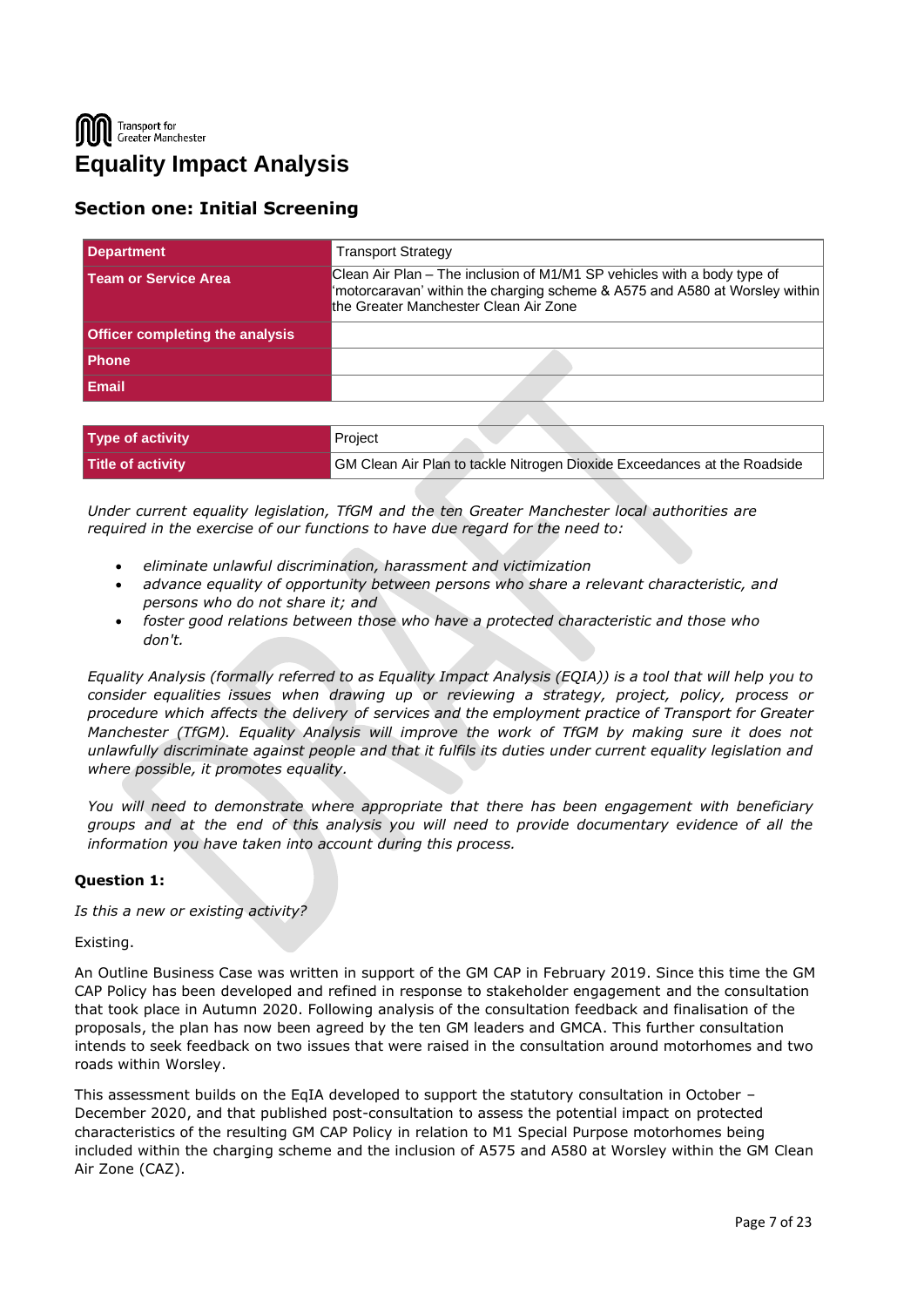### **Question 2:**

#### *What is the main aim and purpose of the activity?*

The government has instructed many local authorities across the UK to take quick action to reduce harmful Nitrogen Dioxide (NO<sub>2</sub>) to within legal limit values in the "shortest possible time". In Greater Manchester, the 10 local authorities, the Greater Manchester Combined Authority (GMCA) and Transport for Greater Manchester (TfGM), collectively referred to as "Greater Manchester" or "GM", have worked together to develop a Clean Air Plan (CAP) to tackle NO<sub>2</sub> Exceedances at the Roadside, referred to as GM CAP. TfGM is coordinating the development of the GM CAP on behalf of the ten local authorities.

The primary objective of the GM CAP is to achieve compliance with legal limit values in the shortest possible time. In line with Government guidance, this is the Determining Success Factor by which the programme is appraised.

A feasibility study was undertaken, and an outline business case was completed in 2019. Following this, a package of detailed GM CAP measures was developed and refined. As required by the Transport Act 2000, a statutory consultation on these detailed proposals, including the proposed charging CAZ, was undertaken between 8 October and 3 December 2020<sup>1</sup>. Following analysis of the consultation feedback and finalisation of the proposals, the plan has now been agreed by the ten GM leaders and GMCA. This further consultation intends to seek feedback on two issues that were raised in the consultation around motorhomes and two roads within Worsley.

Feedback from the 2020 consultation highlights that there are also a group of vehicles with a body type of 'motorcaravan' and a vehicle category of 'M1 Special Purpose' that would not be charged under the current GM CAZ scheme but could be non-compliant. It is therefore proposed that for parity with motorhomes classified as N1 or N2, M1 Special Purpose vehicles with a body type of 'motorcaravan' are included within the within the charging scheme.

It also highlighted that the A575 and A580 at Worsley was not included. It is therefore proposed for parity that the A575 and A580 at Worsley are included within the GM CAZ boundary.

Further consultation is now required to ascertain views on these proposed inclusions to the CAP Policy.

#### **Question 3:**

#### *List the main elements of the activity?*

The GM CAP is a charging Class C CAZ<sup>2</sup>, with additional measures to tackle nitrogen dioxide exceedances. Under a Class C CAZ owners or registered keepers of the following vehicle types are required to pay a daily charge for driving within the zone, if the vehicle does not comply with the required vehicle emission standards in the Government's CAZ Framework<sup>3</sup>:

- **Buses**
- **Coaches**
- Heavy Goods Vehicles (HGVs)
- Light Goods Vehicles (LGVs)
- **Minibuses**
- Licensed Hackney Carriages
- Licensed Private Hire Vehicles (PHVs

Vehicles which meet the relevant emissions standards will not be subject to charges. A Clean Air Zone Class C does not include charging in respect of private cars and motorbikes.

<sup>1</sup> <https://cleanairgm.com/clean-air-plans>

<sup>&</sup>lt;sup>2</sup> The Clean Air Zone Framework (May 2017), Dept of Transport and DEFRA classifies Clean Air Zones as being either Class A, Class B or Class C. Class C includes buses, coaches, taxis, PHVs, HGVs and light goods vehicles (LGVs).

<sup>3</sup> Department for Environment, Food & Rural Affairs and Department for Transport. 2020. Clean Air Zone Framework. Available at:

[https://assets.publishing.service.gov.uk/government/uploads/system/uploads/attachment\\_data/file/863730/clean-air-zone-framework](https://assets.publishing.service.gov.uk/government/uploads/system/uploads/attachment_data/file/863730/clean-air-zone-framework-feb2020.pdf)[feb2020.pdf](https://assets.publishing.service.gov.uk/government/uploads/system/uploads/attachment_data/file/863730/clean-air-zone-framework-feb2020.pdf)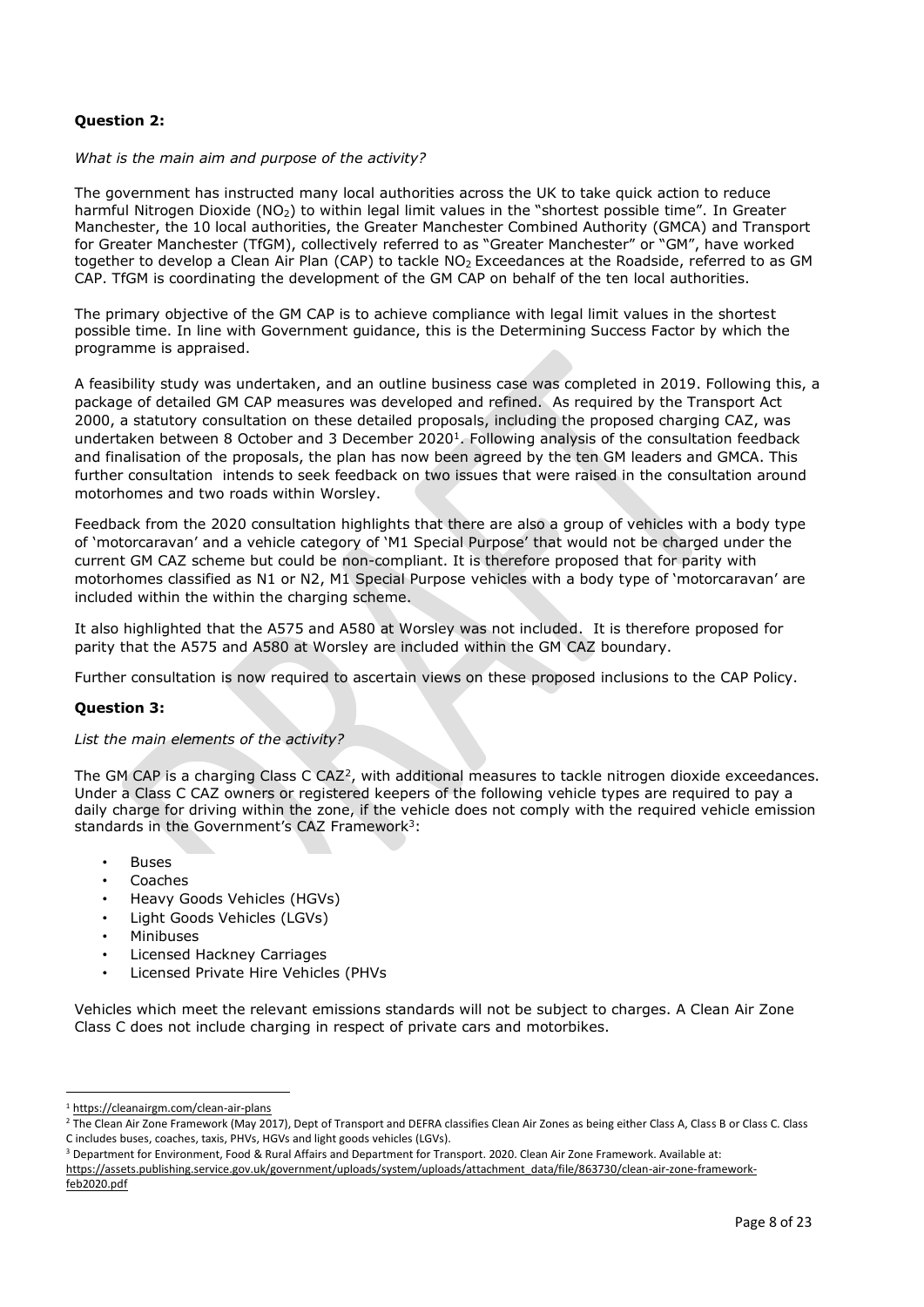Currently, vehicles with a body type of 'motorcaravan' classified as N1 or N2 that don't meet the CAZ emissions standards would be charged as follows:

- N1 (<3.5t) would be eligible for the van temporary exemption to  $31<sup>st</sup>$  May 2023 and then from 1st June 2023 incur a daily charge of £10.
- N2 (>3.5t) and have a DVLA Tax class of Private HGV would be eligible for a discount on the daily charge to from £60 to £10 from 30<sup>th</sup> May 2022

However, a group of vehicles with a body type of 'motorcaravan' and a vehicle type approval of M1 (or M1 Special Purpose) that are non-compliant, would not be charged in the current GM CAZ scheme.

Feedback from the 2020 consultation highlights that there are also a group of vehicles with a body type of 'motorcaravan' and a vehicle category of 'M1 Special Purpose' that are also non-compliant but would not be charged under the current GM CAZ scheme. To ensure the principle of parity of treatment of all vehicles with body type of 'motorcaravan' this consultation is being held to understand the impact of including, or not, motorhomes classified as M1 Special Purpose in the GM CAZ with a daily charge. This would mean that **all** non-compliant 'motorcaravans' – N1, N2 and M1 – would pay a daily charge.

The statutory consultation set out that the proposed boundary of the CAZ would follow the existing administrative boundary of Greater Manchester as closely as possible, excluding the Strategic Road Network (SRN) which is managed by Highways England. However, feedback from the consultation highlighted that the A575 and A580 at Worsley was not included.

These sections were originally excluded as the strategic approach to signing the Strategic Road Network (SRN) in this location was initially anticipated to be challenging and costly, impacting on timescales for delivery and achieving compliant levels of NO<sub>2</sub>. An alternative solution to signing the SRN across GM has now been identified by Highways England, which can be put in place in time for the CAZ to go live and would enable the inclusion of A575 and A580 in the Worsley area.

Further consultation will take place between 1 September 2021 and 13 October 2021.

#### **Question 4:**

*If this is a new / proposed activity or a change to an existing activity, please explain why the proposal is being made / for what reason?*

This assessment builds on the EqIA document that was published following the GM CAP 2020 Consultation and focuses on two specific elements of the GM CAP and the proposal that M1 or M1 Special Purpose motorhomes are included within the GM CAZ and that the A575 and A580 at Worsley are included within the GM CAZ.

#### **Question 5:**

#### *What outcomes does the activity aim to achieve?*

To address the lack of consistency for vehicles with a body type of 'motorcaravan' and a vehicle type approval of M1 (or M1 Special Purpose) against vehicles with a body type of 'motorcaravan' that have a vehicle type approval of N1 or N2, which are currently liable for a charge under the GM CAZ scheme and to include the A575 and A580 at Worsley within the GM CAZ.

#### **Question 6:**

*Who are, or will be, the main beneficiaries of the activity?*

*Please tick one or more of the following*

| Travelling public            | Yes |
|------------------------------|-----|
| TfGM staff                   | No  |
| Partners including Operators | No  |
| Suppliers                    | No  |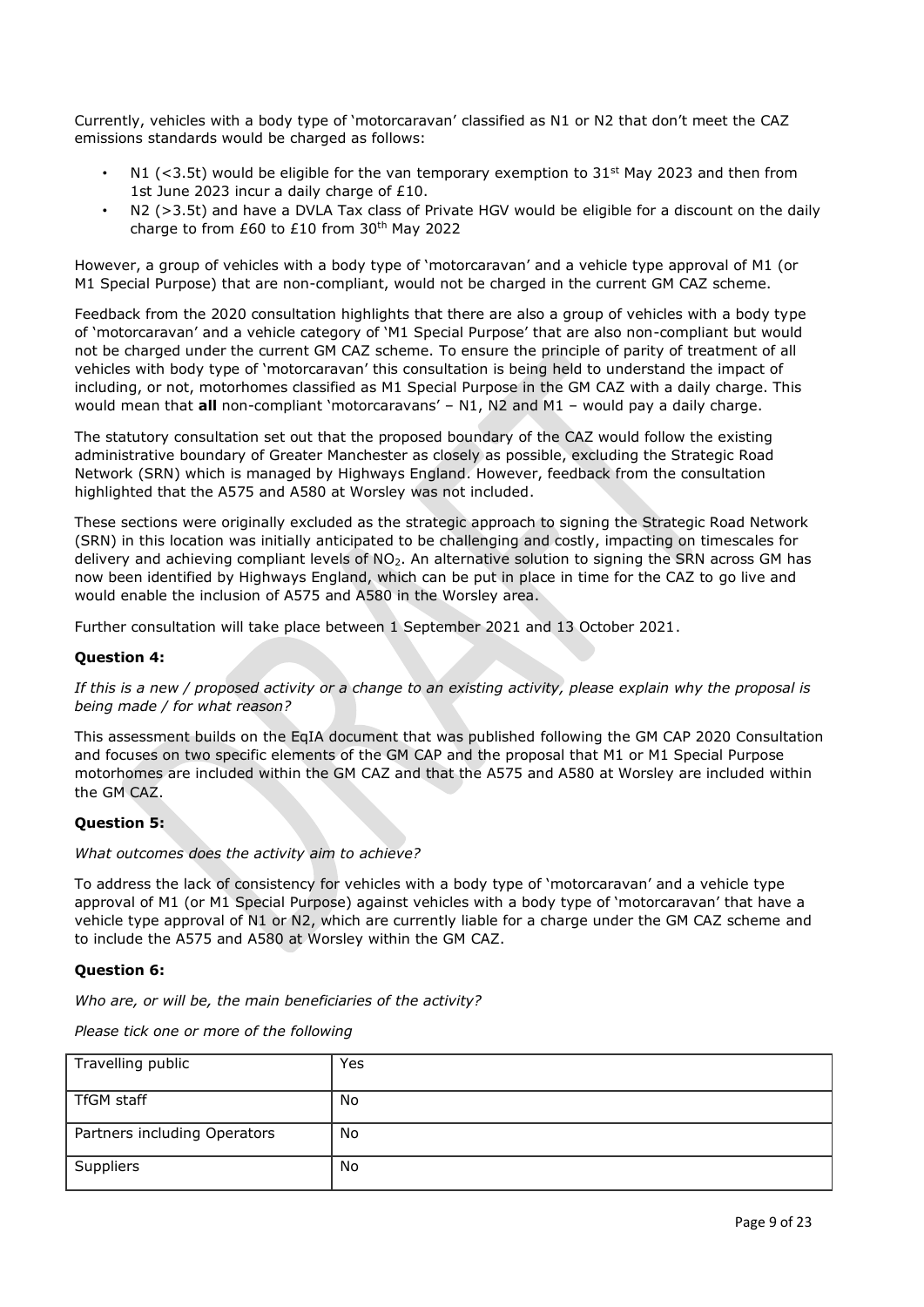| Others – please specify | Yes<br>  All people living, working and travelling into and within Greater |
|-------------------------|----------------------------------------------------------------------------|
|                         | Manchester                                                                 |
|                         |                                                                            |

#### **Question 7:**

*Do you need to consult with people who might be affected by it directly or indirectly? Please justify your response*

An eight-week consultation on the GM CAP proposals took place between 8 October 2020 and 3 December 2020. More information about the Autumn 2020 consultation can be found online at: cleanairgm.com/technical-documents.

Further consultation is taking place between 1 September 2021 and 13 October 2021 to seek feedback on the impacts of two proposed changes to the CAP; the inclusion of M1 or M1 Special Purpose motorhomes and the inclusion of the A575 and A580 at Worsley within the GM CAZ.

#### **Question 8:**

*Having due regard for the equality duty involves: Removing or minimising disadvantages suffered by people due to their protected characteristics; Taking steps to meet the needs of people with certain protected characteristics where these are different from the needs of other people; Encourage people with certain protected characteristics to participate in public life or in other activities where their participation is disproportionately low. Please complete the table below and give reasons, evidence and comment, where appropriate, to support your judgement(s).*

*Use the table below to record where you think that the activity could have a positive impact on any of the target groups or contribute to promoting equality, equal opportunities or improving relations within equality target groups. Use the table below to record where you think that the activity could have an adverse impact on any of the equality target groups i.e. it could disadvantage them and impact is high. - Use the last column in the table below to give reason/comments/evidence where appropriate to support your judgement.*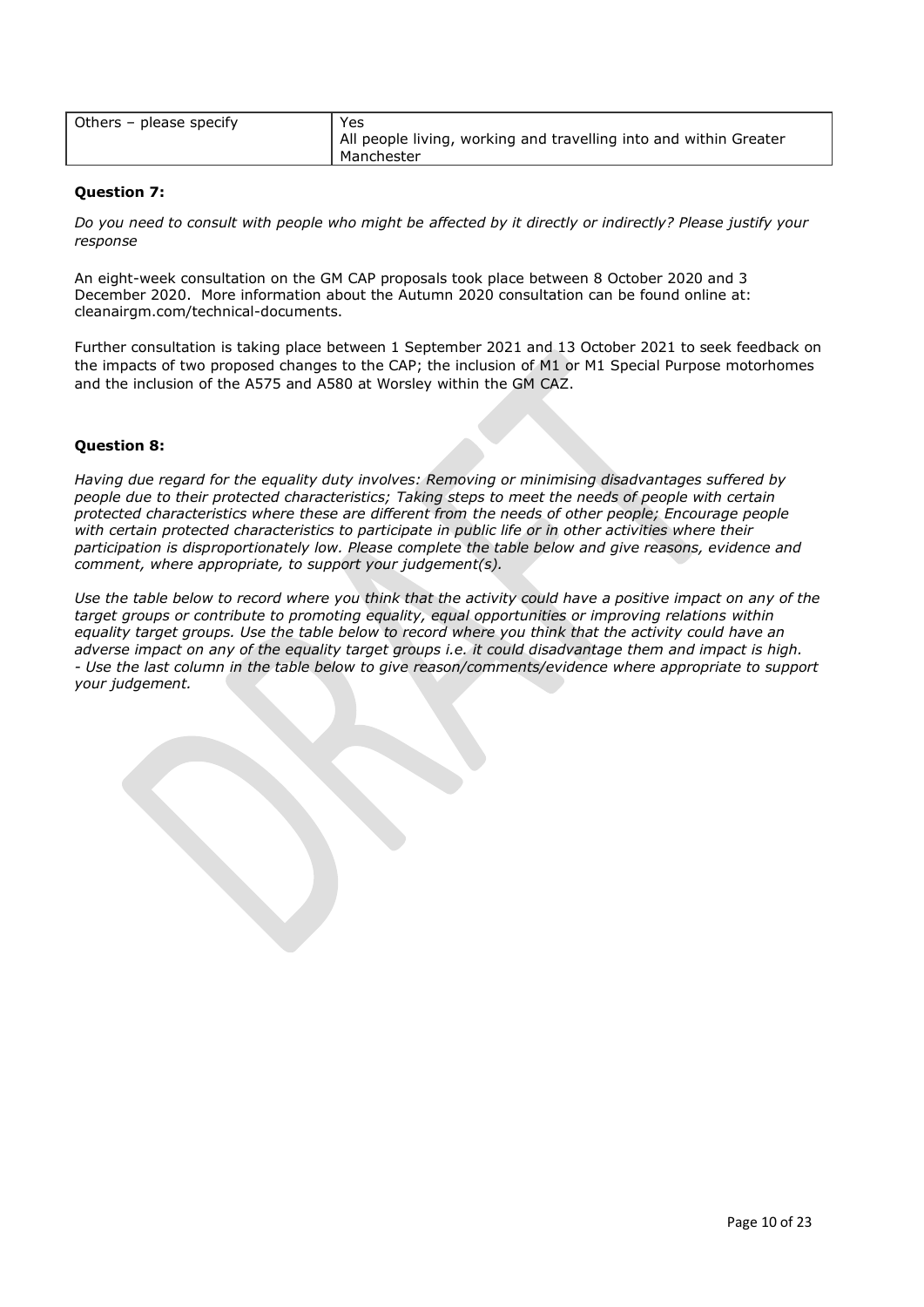| Age                                              |                    |                   |                                                                                                                                                                                                                                                                                                                                                                                                                                                                                                                                                                                                                                                                                                                                                                                                          |  |
|--------------------------------------------------|--------------------|-------------------|----------------------------------------------------------------------------------------------------------------------------------------------------------------------------------------------------------------------------------------------------------------------------------------------------------------------------------------------------------------------------------------------------------------------------------------------------------------------------------------------------------------------------------------------------------------------------------------------------------------------------------------------------------------------------------------------------------------------------------------------------------------------------------------------------------|--|
| <b>Target Group</b>                              | Positive<br>Impact | Adverse<br>Impact | Comment or<br>Evidence                                                                                                                                                                                                                                                                                                                                                                                                                                                                                                                                                                                                                                                                                                                                                                                   |  |
| Children and Young People (aged<br>19 and under) | High               | Low               | From the Clean Air conversation and<br>2020 consultation, respondents under<br>the age of 35 were less likely to own a<br>motorhome<br>Anecdotal evidence suggests that<br>vehicles with a body type of<br>'motorcaravan', which will include<br>campervans (e.g. a Transporter style<br>van with a bed built in and few mod<br>cons) are owned by younger adults.<br>The impact of the CAP on this group has<br>been assessed in the Equality Impact<br>Assessment following consultation which<br>can be found at:<br>https://cleanairgm.com/technical-<br><u>documents/</u><br>We do not expect there to be any<br>additional impacts on this group as a<br>result of adding M1/M1 SP<br>motorcaravans or the A575 and A580 at<br>Worsley into the CAZ.                                               |  |
| Older People (aged 60 and over)                  | High               | Medium            | There is evidence to suggest that<br>motorhomes are owned by older people:<br>From the Clean Air conversation and<br>2020 consultation, the highest<br>proportion to own/drive a motorhome<br>were aged between 45-64.<br>The Caravan and Motorhome Club have<br>identified the mean average age of their<br>members who own motorhomes/<br>campervans and recreational vehicles<br>(RVs) is c64 years.<br>Anecdotal evidence suggests that the<br>more luxurious Motorhomes are owned<br>by older individuals.<br>On this basis, the inclusion of M1 / M1<br>SP motorcaravans could impact older<br>people disproportionately. However, the<br>overall population of owners in GM is<br>small and the change ensures parity<br>across the population of motorhome /<br>campervan owners. Therefore, the |  |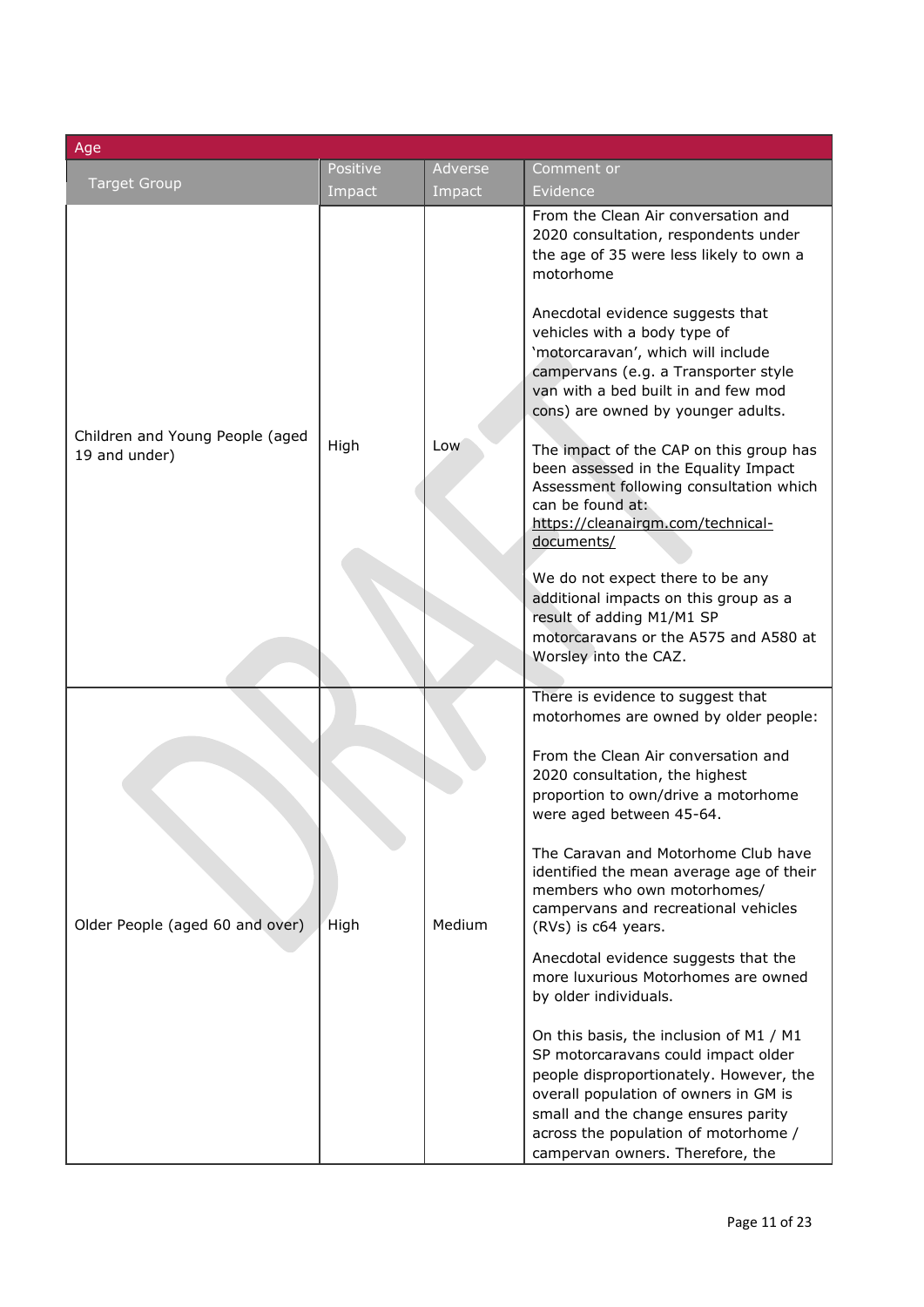| assessed to be low.                                                 | overall impact of including M1 / M1 SP is                                                                                                                                                                                                             |
|---------------------------------------------------------------------|-------------------------------------------------------------------------------------------------------------------------------------------------------------------------------------------------------------------------------------------------------|
| neighbouring roads were already                                     | The neighbourhoods in the vicinity of<br>Worsley do have a higher percentage of<br>older people. However, as the other<br>included in the CAZ, the addition of the<br>A575 and A580 is not expected to create<br>an incremental impact on this group. |
| can be found at:<br>https://cleanairgm.com/technical-<br>documents/ | The impact of the CAP on this group has<br>been assessed in the Equality Impact<br>Assessment following consultation which                                                                                                                            |
|                                                                     | We do not expect there to be material<br>impacts on this group as a result of<br>adding M1/M1 SP motorcaravans or the<br>A575 and A580 at Worsley into the CAZ.                                                                                       |

 $\mathsf{I}$ 

| <b>Disability</b>                                                                                                                       |          |         |                                                                                                                                                                                                                                                                                                                                                                                                                                                                                                            |  |
|-----------------------------------------------------------------------------------------------------------------------------------------|----------|---------|------------------------------------------------------------------------------------------------------------------------------------------------------------------------------------------------------------------------------------------------------------------------------------------------------------------------------------------------------------------------------------------------------------------------------------------------------------------------------------------------------------|--|
|                                                                                                                                         | Positive | Adverse | Comment or                                                                                                                                                                                                                                                                                                                                                                                                                                                                                                 |  |
| <b>Target Group</b>                                                                                                                     | Impact   | Impact  | Evidence                                                                                                                                                                                                                                                                                                                                                                                                                                                                                                   |  |
| People with physical impairments<br>(includes mobility, co-ordination,<br>lifting and carrying, manual<br>dexterity, wheelchair user)   | High     | Low     | Currently no data to suggest that a<br>higher proportion of people with<br>disabilities are motorhome owners or<br>users.<br>The impact of the CAP on this group has<br>been assessed in the Equality Impact<br>Assessment following consultation which<br>can be found at:<br>https://cleanairgm.com/technical-<br>documents/<br>We do not expect there to be any<br>additional impacts on this group as a<br>result of adding M1/M1 SP<br>motorcaravans or the A575 and A580 at<br>Worsley into the CAZ. |  |
| People with communication or<br>sensory impairments (includes<br>blind/partially sighted, deaf/ hard<br>of hearing, difficulty speaking | Medium   | Low     | Currently no data to suggest that a<br>higher proportion of people with<br>disabilities are motorhome owners<br>The impact of the CAP on this group has<br>been assessed in the Equality Impact<br>Assessment following consultation which<br>can be found at:<br>https://cleanairgm.com/technical-<br>documents/                                                                                                                                                                                          |  |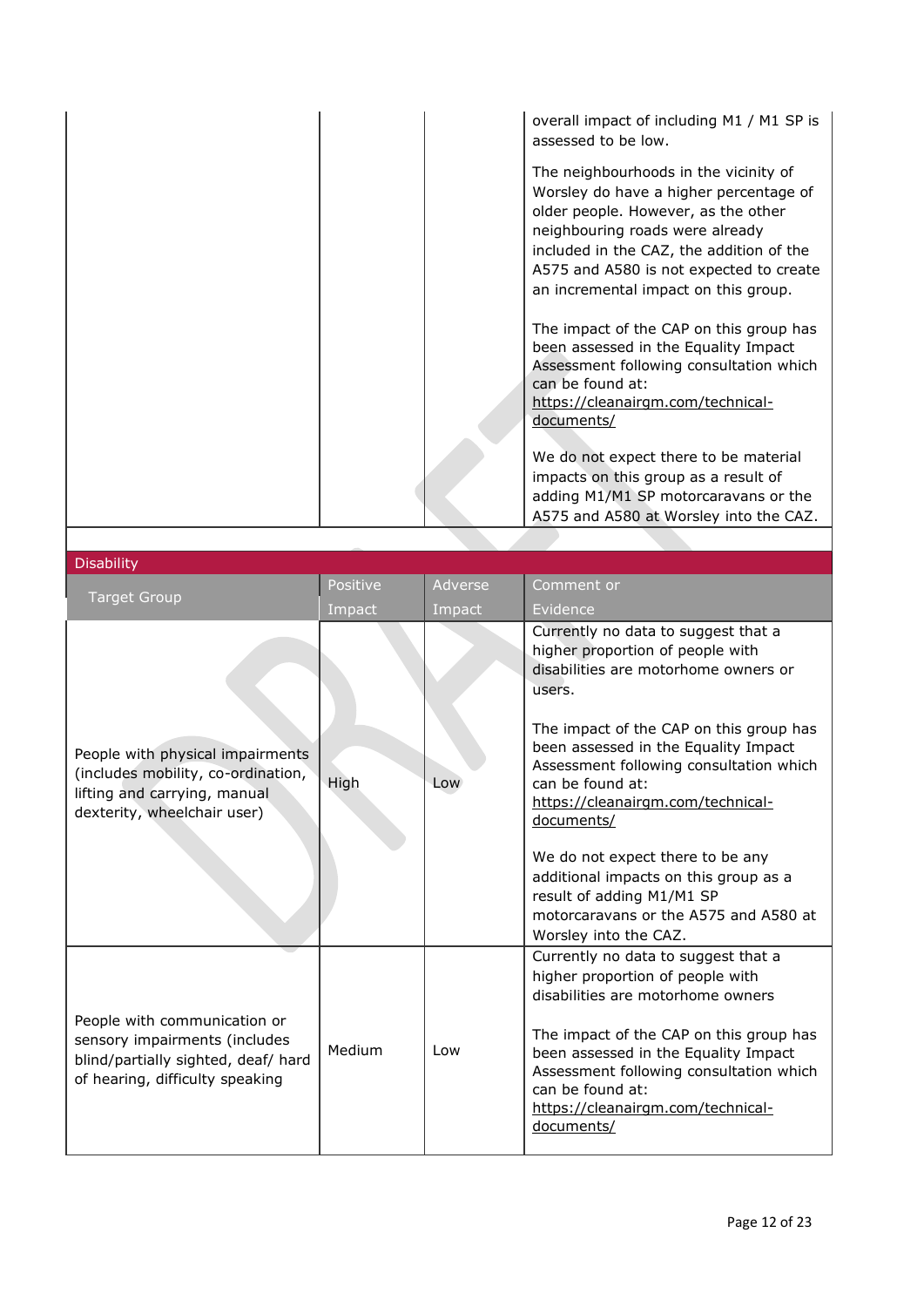|                                                                                                                                                                                                          |                    |                   | We do not expect there to be any<br>additional impacts on this group as a<br>result of adding M1/M1 SP<br>motorcaravans or the A575 and A580 at<br>Worsley into the CAZ.                                                                                                                                                                                                                                                                                                                       |
|----------------------------------------------------------------------------------------------------------------------------------------------------------------------------------------------------------|--------------------|-------------------|------------------------------------------------------------------------------------------------------------------------------------------------------------------------------------------------------------------------------------------------------------------------------------------------------------------------------------------------------------------------------------------------------------------------------------------------------------------------------------------------|
| People with a learning disability<br>or cognitive impairment (includes<br>conditions which affect ability to<br>learn, understand, read,<br>remember and concentrate e.g.<br>Down Syndrome, autism, ADA) | Medium             | Low               | Currently no data to suggest that a<br>higher proportion of people with<br>disabilities are motorhome owners.<br>The impact of the CAP on this group has<br>been assessed in the Equality Impact<br>Assessment following consultation which<br>can be found at:<br>https://cleanairgm.com/technical-<br>documents/<br>We do not expect there to be any<br>additional impacts on this group as a<br>result of adding M1/M1 SP<br>motorcaravans or the A575 and A580 at<br>Worsley into the CAZ. |
| People with mental health<br>problems (includes depression,<br>schizophrenia)                                                                                                                            | Medium             | Low               | Currently no data to suggest that a<br>higher proportion of people with<br>disabilities are motorhome owners<br>The impact of the CAP on this group has<br>been assessed in the Equality Impact<br>Assessment following consultation which<br>can be found at:<br>https://cleanairgm.com/technical-<br>documents/<br>We do not expect there to be any<br>additional impacts on this group as a<br>result of adding M1/M1 SP<br>motorcaravans or the A575 and A580 at<br>Worsley into the CAZ.  |
| Other disability / impairment not<br>covered by any of the above                                                                                                                                         |                    |                   | No other groups identified                                                                                                                                                                                                                                                                                                                                                                                                                                                                     |
| Gender<br><b>Target Group</b>                                                                                                                                                                            | Positive<br>Impact | Adverse<br>Impact | Comment or<br>Evidence                                                                                                                                                                                                                                                                                                                                                                                                                                                                         |
| Men                                                                                                                                                                                                      | Medium             | Medium            | From the Clean Air conversation and<br>consultation, the data evidences a higher<br>proportion of men (66%/65%) owning or<br>driving a motorhome<br>In the 2011 census the population of<br>Worsley was 10,035 and is made up of<br>approximately 51% females and 49%<br>males                                                                                                                                                                                                                 |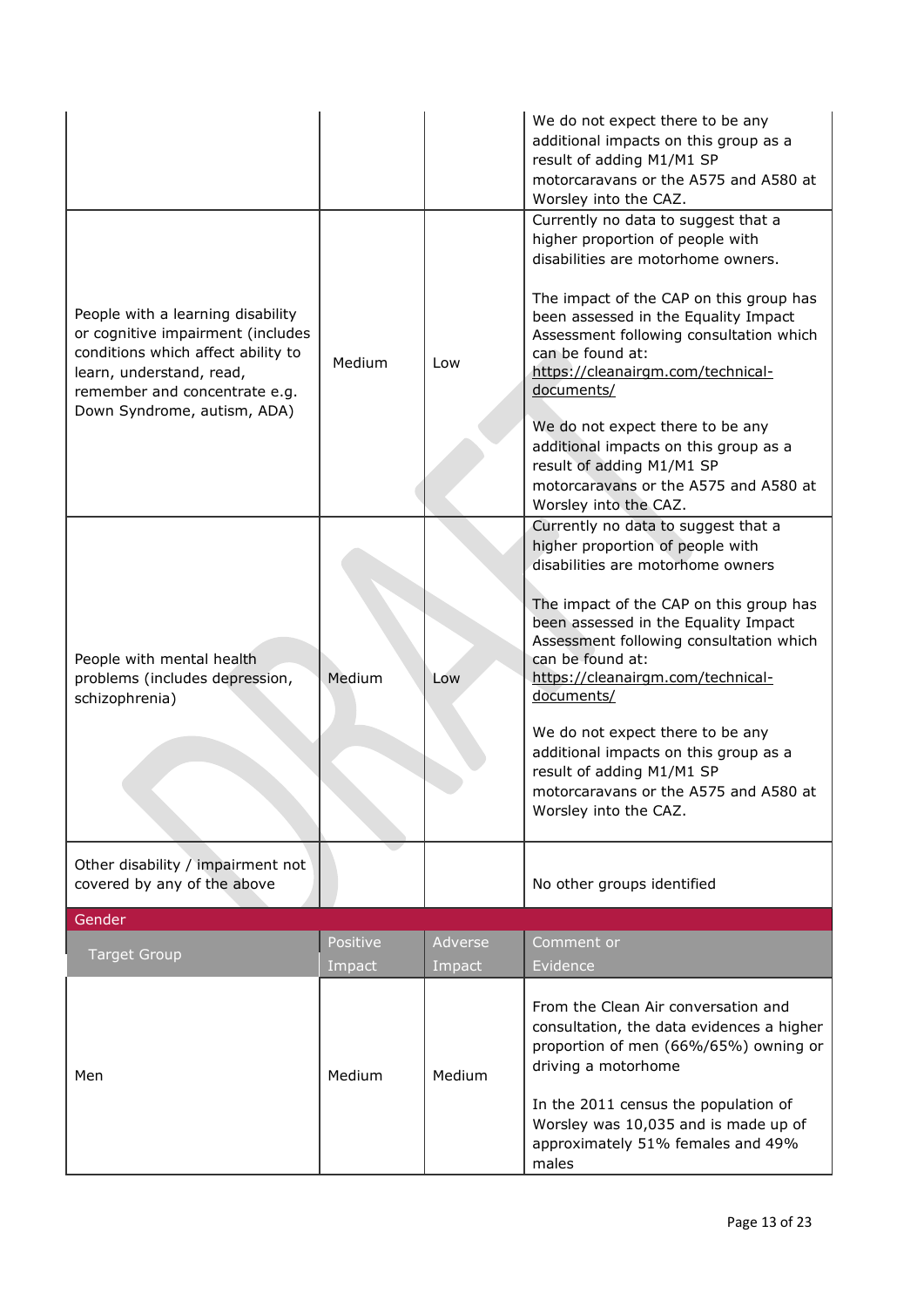|                    |        |     | The impact of the CAP on this group has<br>been assessed in the Equality Impact<br>Assessment following consultation which<br>can be found at:<br>https://cleanairgm.com/technical-<br>documents/<br>We do not expect there to be any<br>additional impacts on this group as a<br>result of adding M1/M1 SP<br>motorcaravans or the A575 and A580 at<br>Worsley into the CAZ.                                                                                                                                                       |
|--------------------|--------|-----|-------------------------------------------------------------------------------------------------------------------------------------------------------------------------------------------------------------------------------------------------------------------------------------------------------------------------------------------------------------------------------------------------------------------------------------------------------------------------------------------------------------------------------------|
| Women              | Medium | Low | From the Clean Air conversation and<br>consultation, the data evidences a lower<br>proportion of women (26%/19%)<br>owning or driving a motorhome,<br>The impact of the CAP on this group has<br>been assessed in the Equality Impact<br>Assessment following consultation which<br>can be found at:<br>https://cleanairgm.com/technical-<br>documents/<br>We do not expect there to be any<br>additional impacts on this group as a<br>result of adding M1/M1 SP<br>motorcaravans or the A575 and A580 at<br>Worsley into the CAZ. |
| Transgender People | Medium | Low | No local data available<br>The impact of the CAP on this group has<br>been assessed in the Equality Impact<br>Assessment following consultation which<br>can be found at:<br>https://cleanairgm.com/technical-<br>documents/<br>We do not expect there to be any<br>additional impacts on this group as a<br>result of adding M1/M1 SP<br>motorcaravans or the A575 and A580 at<br>Worsley into the CAZ.                                                                                                                            |

| <b>Pregnancy and Maternity</b> |                    |                   |                                                                                                                            |
|--------------------------------|--------------------|-------------------|----------------------------------------------------------------------------------------------------------------------------|
| <b>Target Group</b>            | Positive<br>Impact | Adverse<br>Impact | Comment or<br>Evidence                                                                                                     |
| People who are pregnant        | High               |                   | The impact of the CAP on this group has<br>been assessed in the Equality Impact<br>Assessment following consultation which |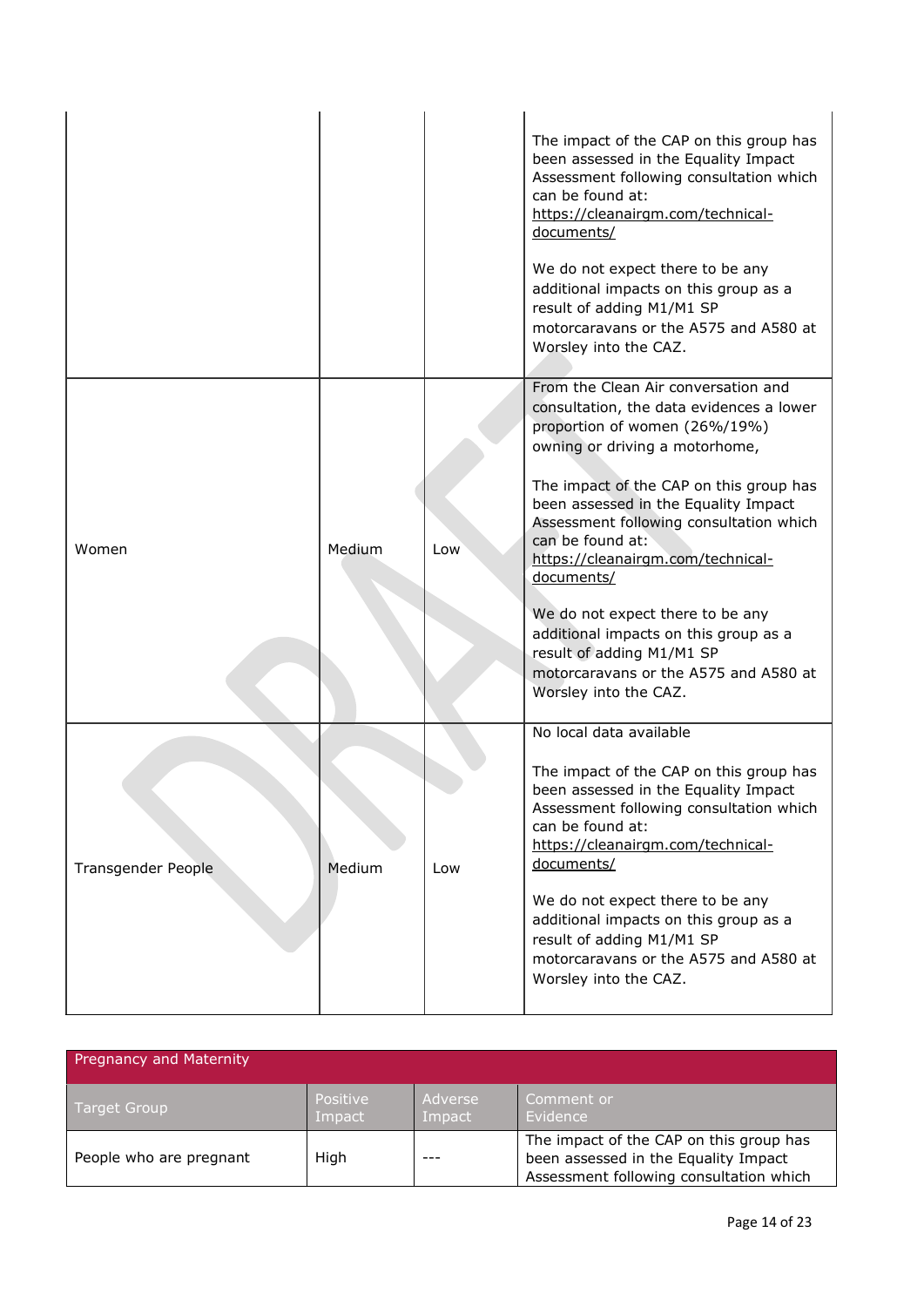| The impact of the CAP on this group has<br>been assessed in the Equality Impact<br>Assessment following consultation which<br>can be found at:<br>https://cleanairgm.com/technical-<br>documents/<br>People who have given birth in<br>High<br>the last 26 weeks<br>We do not expect there to be any<br>additional impacts on this group as a<br>result of adding M1/M1 SP motorcaravans<br>or the A575 and A580 at Worsley into the<br>CAZ. |  | can be found at:<br>https://cleanairgm.com/technical-<br>documents/<br>We do not expect there to be any<br>additional impacts on this group as a<br>result of adding M1/M1 SP motorcaravans<br>or the A575 and A580 at Worsley into the<br>CAZ. |
|----------------------------------------------------------------------------------------------------------------------------------------------------------------------------------------------------------------------------------------------------------------------------------------------------------------------------------------------------------------------------------------------------------------------------------------------|--|-------------------------------------------------------------------------------------------------------------------------------------------------------------------------------------------------------------------------------------------------|
|                                                                                                                                                                                                                                                                                                                                                                                                                                              |  |                                                                                                                                                                                                                                                 |

| Race                                                                                                                                           |                    |                   |                                                                                                                                                                                                                                                                                                                                                                                                                                                                                                                                                                                                |
|------------------------------------------------------------------------------------------------------------------------------------------------|--------------------|-------------------|------------------------------------------------------------------------------------------------------------------------------------------------------------------------------------------------------------------------------------------------------------------------------------------------------------------------------------------------------------------------------------------------------------------------------------------------------------------------------------------------------------------------------------------------------------------------------------------------|
| <b>Target Group</b>                                                                                                                            | Positive<br>Impact | Adverse<br>Impact | <b>Comment or Evidence</b>                                                                                                                                                                                                                                                                                                                                                                                                                                                                                                                                                                     |
| Asian or Asian British<br>Backgrounds (This<br>includes Pakistani,<br>Indians and<br>Bangladeshi, Chinese<br>or any other Asian<br>background) | High               | Medium            | Currently no data to suggest that a higher proportion<br>of people with from ethnic minority backgrounds are<br>motorhome owners.<br>In the 2011 census the population of Worsley was<br>made up of 3% Asian population<br>The impact of the CAP on this group has been<br>assessed in the Equality Impact Assessment following<br>consultation which can be found at:<br>https://cleanairgm.com/technical-documents/<br>We do not expect there to be any additional impacts<br>on this group as a result of adding M1/M1 SP<br>motorcaravans or the A575 and A580 at Worsley into<br>the CAZ. |
| <b>Black or Black British</b><br>Backgrounds (This<br>includes Caribbean,<br>African or any other<br>black background)                         | High               | Low               | Currently no data to suggest that a higher proportion<br>of people with from ethnic minority backgrounds are<br>motorhome owners.<br>In the 2011 census the population of Worsley was<br>made up of 0.3% Black population                                                                                                                                                                                                                                                                                                                                                                      |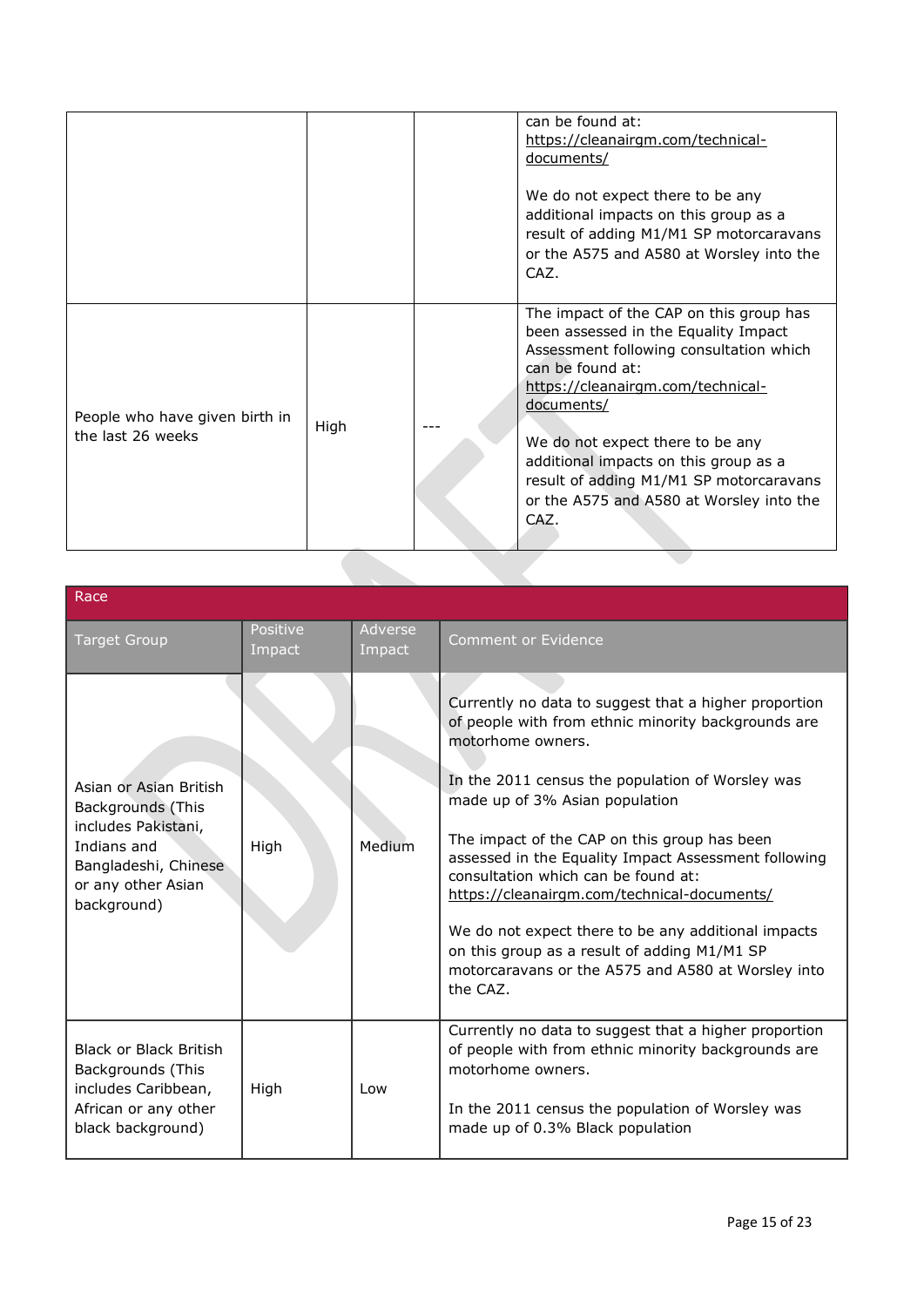|                                                                                                                                                                      |        |     | The impact of the CAP on this group has been<br>assessed in the Equality Impact Assessment following<br>consultation which can be found at:<br>https://cleanairgm.com/technical-documents/<br>We do not expect there to be any additional impacts<br>on this group as a result of adding M1/M1 SP<br>motorcaravans or the A575 and A580 at Worsley into<br>the CAZ.                                                                                                                                                                                                                                                                                                                                                                                       |
|----------------------------------------------------------------------------------------------------------------------------------------------------------------------|--------|-----|-----------------------------------------------------------------------------------------------------------------------------------------------------------------------------------------------------------------------------------------------------------------------------------------------------------------------------------------------------------------------------------------------------------------------------------------------------------------------------------------------------------------------------------------------------------------------------------------------------------------------------------------------------------------------------------------------------------------------------------------------------------|
| Mixed /Multiple Ethnic<br>Groups (This includes<br>White and Black<br>Caribbean, White and<br>Black African, White<br>and Asian or any<br>other mixed<br>background) | High   | Low | Currently no data to suggest that a higher proportion<br>of people with from ethnic minority backgrounds are<br>motorhome owners.<br>In the 2011 census the population of Worsley was<br>made up of 1.8% Mixed/Multiple Ethnic population.<br>The impact of the CAP on this group has been<br>assessed in the Equality Impact Assessment following<br>consultation which can be found at:<br>https://cleanairgm.com/technical-documents/<br>We do not expect there to be any additional impacts<br>on this group as a result of adding M1/M1 SP<br>motorcaravans or the A575 and A580 at Worsley into<br>the CAZ.                                                                                                                                         |
| White British<br>Background (This<br>includes English,<br>Scottish & Welsh,<br>Irish and Gypsy or<br>Irish Travellers)                                               | Medium | Low | In the 2011 census the population of Worsley was<br>made up of 94.6% White British population<br>Salford had a higher percentage of Gypsy and Irish<br>Travellers than the national average at the 2011<br>census. The traveller sites in the city are further to the<br>west of the A575 and A580, and therefore it is unlikely<br>to be a disproportionate impact on this group.<br>The impact of the CAP on this group has been<br>assessed in the Equality Impact Assessment following<br>consultation which can be found at:<br>https://cleanairgm.com/technical-documents/<br>We do not expect there to be any additional impacts<br>on this group as a result of adding M1/M1 SP<br>motorcaravans or the A575 and A580 at Worsley into<br>the CAZ. |
| Non-British White<br>Backgrounds (This<br>includes Irish, Polish,<br>Spanish, Romanians<br>and other White<br>backgrounds)                                           | Medium | Low | In the 2011 census the population of Worsley was<br>made up of 0.1% other ethnic group population<br>The impact of the CAP on this group has been<br>assessed in the Equality Impact Assessment following<br>consultation which can be found at:<br>https://cleanairgm.com/technical-documents/<br>We do not expect there to be any additional impacts<br>on this group as a result of adding M1/M1 SP                                                                                                                                                                                                                                                                                                                                                    |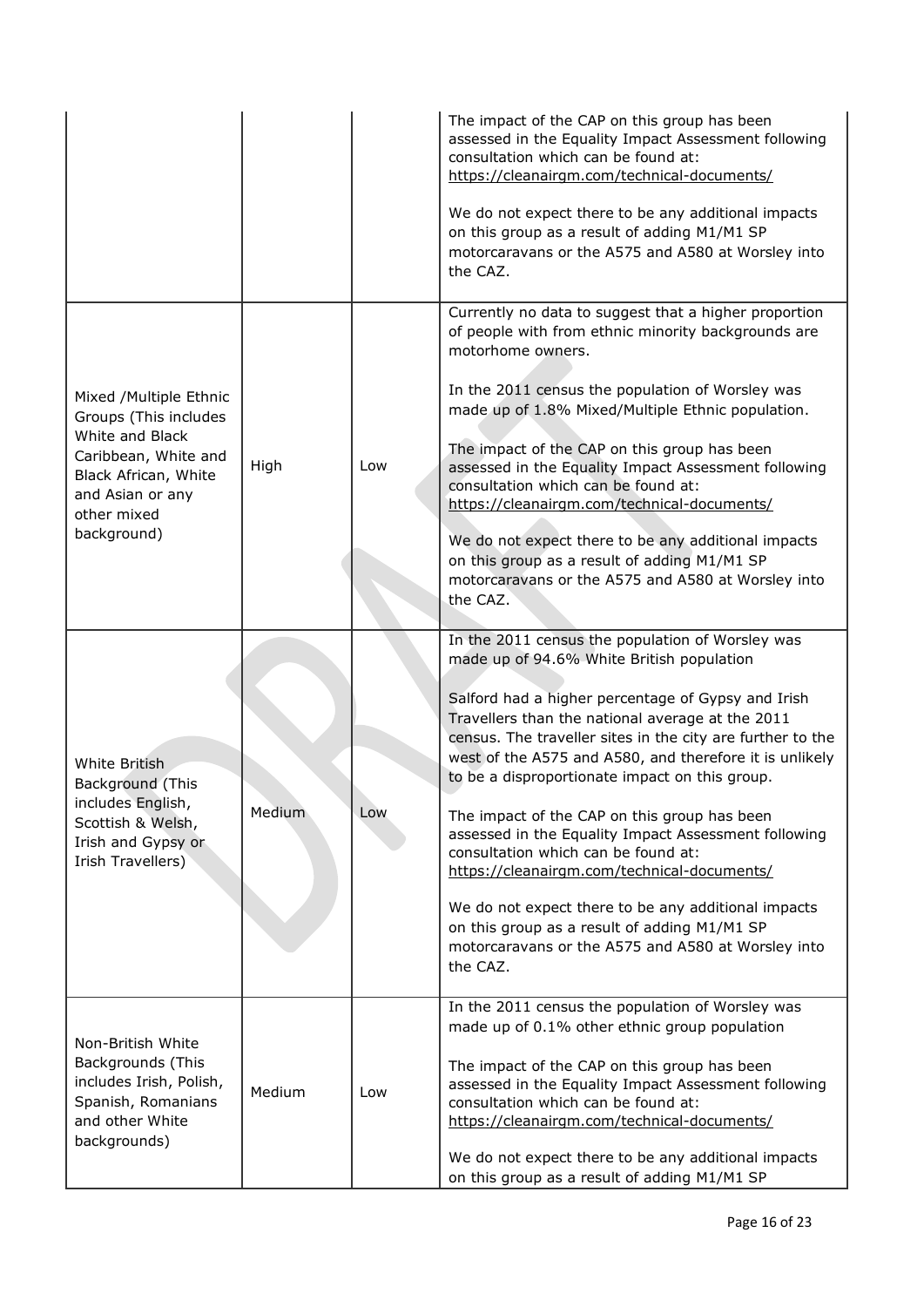|                        |          |         | motorcaravans or the A575 and A580 at Worsley into<br>the CAZ.                                                                                                                             |
|------------------------|----------|---------|--------------------------------------------------------------------------------------------------------------------------------------------------------------------------------------------|
|                        |          |         | In the 2011 census the population of Worsley was<br>made up of 0.1% Arab population                                                                                                        |
| Arabs                  | High     | Low     | The impact of the CAP on this group has been<br>assessed in the Equality Impact Assessment following<br>consultation which can be found at:<br>https://cleanairgm.com/technical-documents/ |
|                        |          |         | We do not expect there to be any additional impacts<br>on this group as a result of adding M1/M1 SP<br>motorcaravans or the A575 and A580 at Worsley into<br>the CAZ.                      |
| Any other ethnic       |          |         |                                                                                                                                                                                            |
| background not         |          |         |                                                                                                                                                                                            |
| covered by any of the  |          |         | No other group identified.                                                                                                                                                                 |
| above                  |          |         |                                                                                                                                                                                            |
|                        |          |         |                                                                                                                                                                                            |
|                        |          |         |                                                                                                                                                                                            |
| <b>Religion/Belief</b> |          |         |                                                                                                                                                                                            |
|                        | Positive | Adverse | Comment or                                                                                                                                                                                 |
| <b>Target Group</b>    |          |         |                                                                                                                                                                                            |
|                        | Impact   | Impact  | Evidence                                                                                                                                                                                   |
|                        |          |         |                                                                                                                                                                                            |
|                        |          |         | In the 2011 census the religious make up of Worsley<br>includes 0.4% Buddhist in Worsley (Census 2011)                                                                                     |
| <b>Buddhists</b>       | High     |         | The impact of the CAP on this group has been<br>assessed in the Equality Impact Assessment following<br>consultation which can be found at:<br>https://cleanairgm.com/technical-documents/ |
|                        |          |         | We do not expect there to be any additional impacts                                                                                                                                        |
|                        |          |         | on this group as a result of adding M1/M1 SP                                                                                                                                               |
|                        |          |         | motorcaravans or the A575 and A580 at Worsley into                                                                                                                                         |
|                        |          |         | the CAZ.                                                                                                                                                                                   |
|                        |          |         |                                                                                                                                                                                            |
|                        |          |         | The largest religion in Worsley is Christianity with<br>74.0% Christian (Census 2011)                                                                                                      |
|                        |          |         | The impact of the CAP on this group has been<br>assessed in the Equality Impact Assessment following                                                                                       |
| Christians             |          |         | consultation which can be found at:                                                                                                                                                        |
|                        | Medium   |         | https://cleanairgm.com/technical-documents/                                                                                                                                                |
|                        |          |         | We do not expect there to be any additional impacts                                                                                                                                        |
|                        |          |         | on this group as a result of adding M1/M1 SP                                                                                                                                               |
|                        |          |         | motorcaravans or the A575 and A580 at Worsley into                                                                                                                                         |
|                        |          |         | the CAZ.                                                                                                                                                                                   |
|                        |          |         |                                                                                                                                                                                            |
| Hindus                 |          |         | In the 2011 census the religious make up of Worsley<br>includes 1.1% Hindu. (Census 2011)                                                                                                  |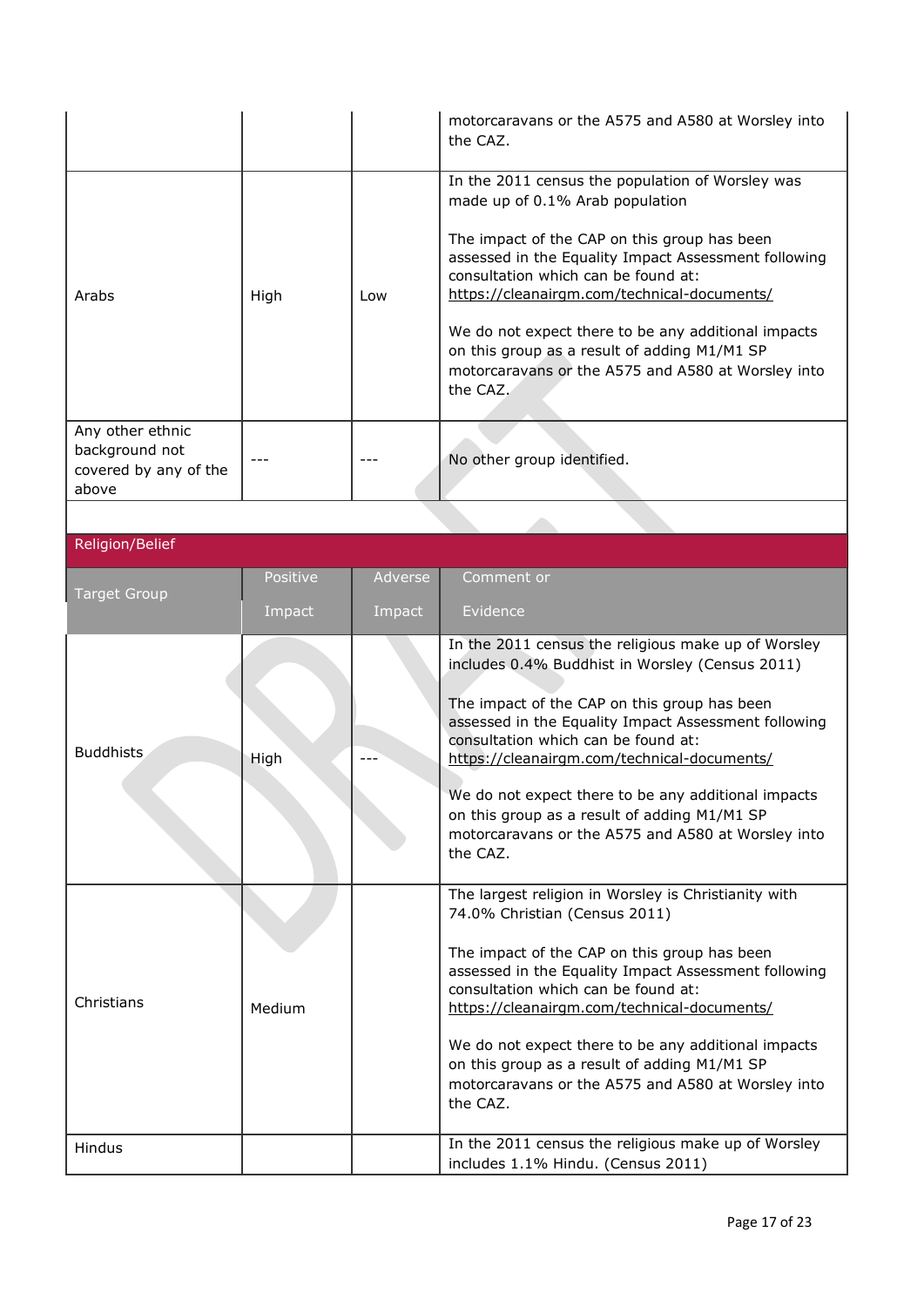|                | High | Medium | The impact of the CAP on this group has been<br>assessed in the Equality Impact Assessment following<br>consultation which can be found at:<br>https://cleanairgm.com/technical-documents/<br>We do not expect there to be any additional impacts<br>on this group as a result of adding M1/M1 SP<br>motorcaravans or the A575 and A580 at Worsley into<br>the CAZ.                                                                                               |
|----------------|------|--------|-------------------------------------------------------------------------------------------------------------------------------------------------------------------------------------------------------------------------------------------------------------------------------------------------------------------------------------------------------------------------------------------------------------------------------------------------------------------|
| Jews           | High | Low    | In the 2011 census the religious make up of Worsley<br>includes Jewish, 0.1% (Census 2011)<br>The impact of the CAP on this group has been<br>assessed in the Equality Impact Assessment following<br>consultation which can be found at:<br>https://cleanairgm.com/technical-documents/<br>We do not expect there to be any additional impacts<br>on this group as a result of adding M1/M1 SP<br>motorcaravans or the A575 and A580 at Worsley into<br>the CAZ. |
| <b>Muslims</b> | High | Medium | In the 2011 census the religious make up of Worsley<br>includes 0.7% Muslim. (Census 2011)<br>The impact of the CAP on this group has been<br>assessed in the Equality Impact Assessment following<br>consultation which can be found at:<br>https://cleanairgm.com/technical-documents/<br>We do not expect there to be any additional impacts<br>on this group as a result of adding M1/M1 SP<br>motorcaravans or the A575 and A580 at Worsley into<br>the CAZ. |
| Sikhs          | High | Medium | In the 2011 census the religious make up of Worsley<br>includes 0.1% Sikh. (Census 2011).<br>The impact of the CAP on this group has been<br>assessed in the Equality Impact Assessment following<br>consultation which can be found at:<br>https://cleanairgm.com/technical-documents/<br>We do not expect there to be any additional impacts<br>on this group as a result of adding M1/M1 SP<br>motorcaravans or the A575 and A580 at Worsley into<br>the CAZ.  |
| <b>Others</b>  |      |        | In the 2011 census the religious make up of Worsley<br>includes 0.1% Agnostic, 551 people did not state a<br>religion. (Census 2011).<br>The impact of the CAP on this group has been<br>assessed in the Equality Impact Assessment following                                                                                                                                                                                                                     |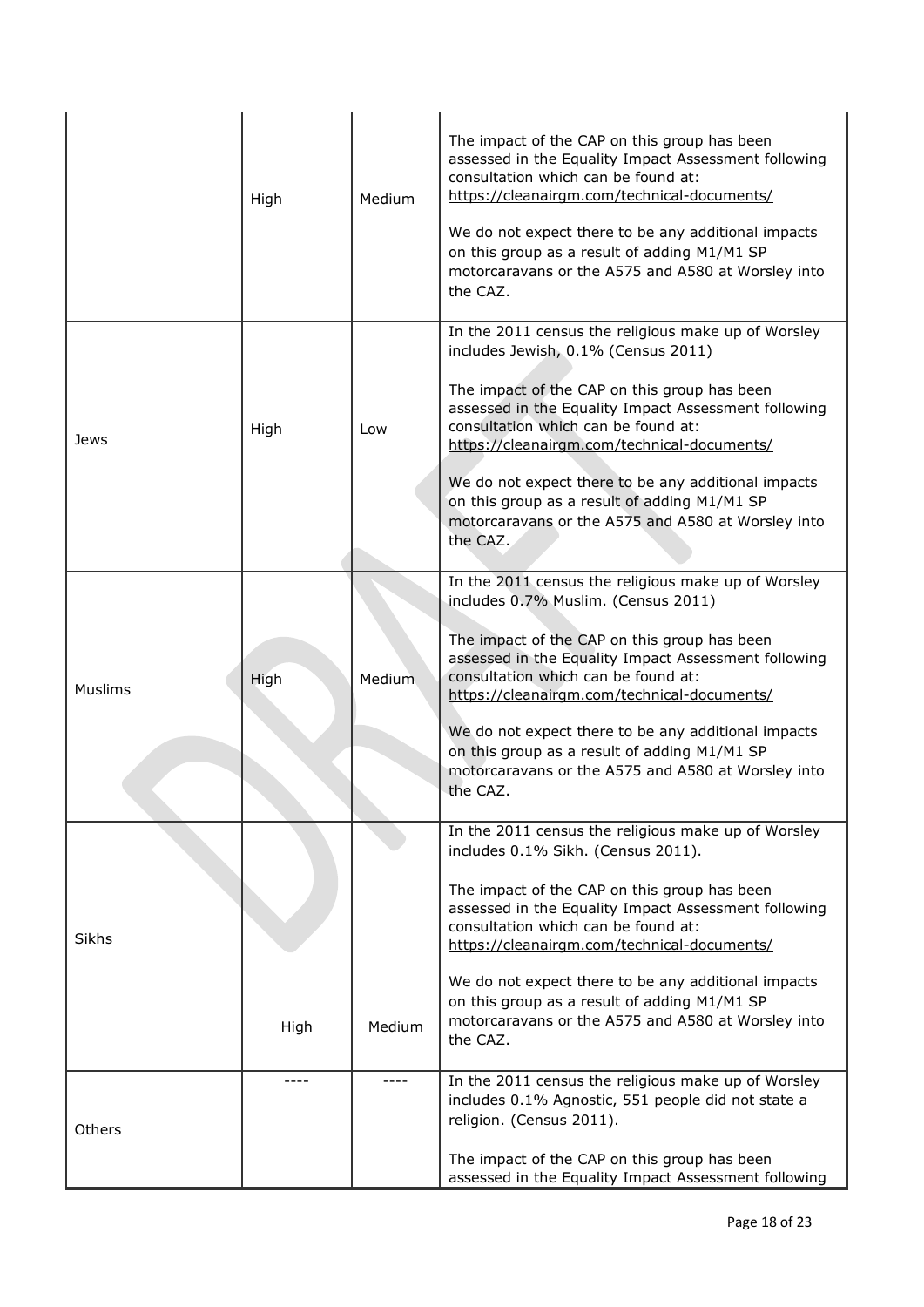|  | consultation which can be found at:<br>https://cleanairgm.com/technical-documents/                                                                                    |
|--|-----------------------------------------------------------------------------------------------------------------------------------------------------------------------|
|  | We do not expect there to be any additional impacts<br>on this group as a result of adding M1/M1 SP<br>motorcaravans or the A575 and A580 at Worsley into<br>the CAZ. |

| Sexual Orientation  |          |         |                                                                                                                                                                                                                                                                                                                                                                     |  |
|---------------------|----------|---------|---------------------------------------------------------------------------------------------------------------------------------------------------------------------------------------------------------------------------------------------------------------------------------------------------------------------------------------------------------------------|--|
| <b>Target Group</b> | Positive | Adverse | Comment or                                                                                                                                                                                                                                                                                                                                                          |  |
|                     | Impact   | Impact  | Evidence                                                                                                                                                                                                                                                                                                                                                            |  |
| Gay men             |          |         | The impact of the CAP on this group has been<br>assessed in the Equality Impact Assessment following<br>consultation which can be found at:<br>https://cleanairgm.com/technical-documents/<br>We do not expect there to be any additional impacts<br>on this group as a result of adding M1/M1 SP<br>motorcaravans or the A575 and A580 at Worsley into<br>the CAZ. |  |
| Lesbians            |          |         | The impact of the CAP on this group has been<br>assessed in the Equality Impact Assessment following<br>consultation which can be found at:<br>https://cleanairgm.com/technical-documents/<br>We do not expect there to be any additional impacts<br>on this group as a result of adding M1/M1 SP<br>motorcaravans or the A575 and A580 at Worsley into<br>the CAZ. |  |
| Bisexual            | Medium   | Low     | The impact of the CAP on this group has been<br>assessed in the Equality Impact Assessment following<br>consultation which can be found at:<br>https://cleanairgm.com/technical-documents/<br>We do not expect there to be any additional impacts<br>on this group as a result of adding M1/M1 SP<br>motorcaravans or the A575 and A580 at Worsley into<br>the CAZ. |  |

| Marriage and Civil Partnership    |                 |         |                                                                                                                                                              |
|-----------------------------------|-----------------|---------|--------------------------------------------------------------------------------------------------------------------------------------------------------------|
| Target Group                      | <b>Positive</b> | Adverse | Comment or                                                                                                                                                   |
|                                   | Impact          | Impact  | Evidence                                                                                                                                                     |
| Marriage and Civil<br>Partnership |                 |         | 55.1% of people are married, 10.5% cohabit with a<br>member of the opposite sex, 0.9% live with a partner<br>of the same sex living in Worsley (Census 2011) |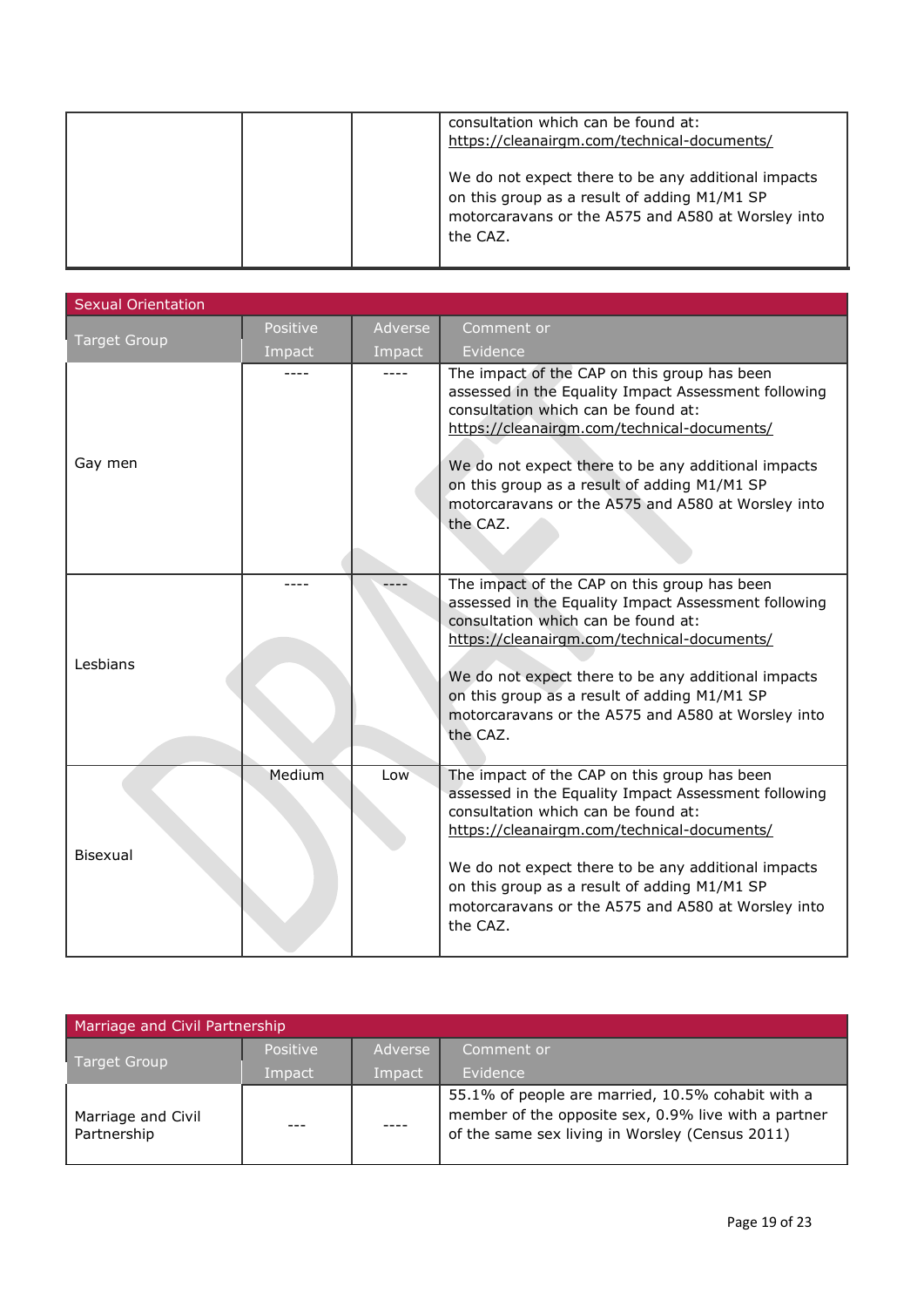|                | The impact of the CAP on this group has been<br>assessed in the Equality Impact Assessment following<br>consultation which can be found at:<br>https://cleanairgm.com/technical-documents/<br>We do not expect there to be any additional impacts<br>on this group as a result of adding M1/M1 SP<br>motorcaravans or the A575 and A580 at Worsley into<br>the CAZ.                                                                                                                                                                                                                                                                                                                                                                                                                                                         |
|----------------|-----------------------------------------------------------------------------------------------------------------------------------------------------------------------------------------------------------------------------------------------------------------------------------------------------------------------------------------------------------------------------------------------------------------------------------------------------------------------------------------------------------------------------------------------------------------------------------------------------------------------------------------------------------------------------------------------------------------------------------------------------------------------------------------------------------------------------|
| Socio Economic | From the Clean Air conversation and Autumn 2020<br>consultation, Data evidenced that more Affluent<br>Achievers (34%) and<br>Comfortable Communities (29%) are motorhome<br>owners and a smaller proportion from financially<br>stretched (17%) Urban Adversity (10%)<br>The Wards of Worsley and Westwood Park, Walkden<br>South, and Swinton and Worsley, which adjoin the<br>A575 and A580 roads, have upto 50% less pension<br>credit claims than the Salford average, and also a<br>lower percentage of 16/17 year olds not in education,<br>training or employment, reflecting a general pattern of<br>higher socioeconomic standing than other parts of<br>Salford. Therefore, there is less likelihood of<br>disproportionate impact due to the inclusion of these<br>roads on those of lower socioeconomic status. |

#### **Question 9:**

*If this activity involves new build or alteration to existing building, has any consideration been given to provision of a multi-faith room*

Not applicable

#### **Question 10:**

*Have you identified two or more high adverse impacts in the table above*

No

#### **Question 11:**

*If you have identified one high adverse impact or any medium / low adverse impacts, what improvements to the activity would / could you make to mitigate high/medium/low adverse impact? Please give details of the improvements you plan to make*

There is a significant package of measures within the GM CAP Policy to mitigate the potential unintended impacts of the charging CAZ, strengthened in response to the consultation feedback. These have already been considered in the assessment of equality impacts on specific protected characteristics above. Ensuring that those with protected characteristics who are adversely impacted by the GM CAP fully understand and feel that they have access to these mitigating measures is key to take up and to ultimately mitigating equality impacts.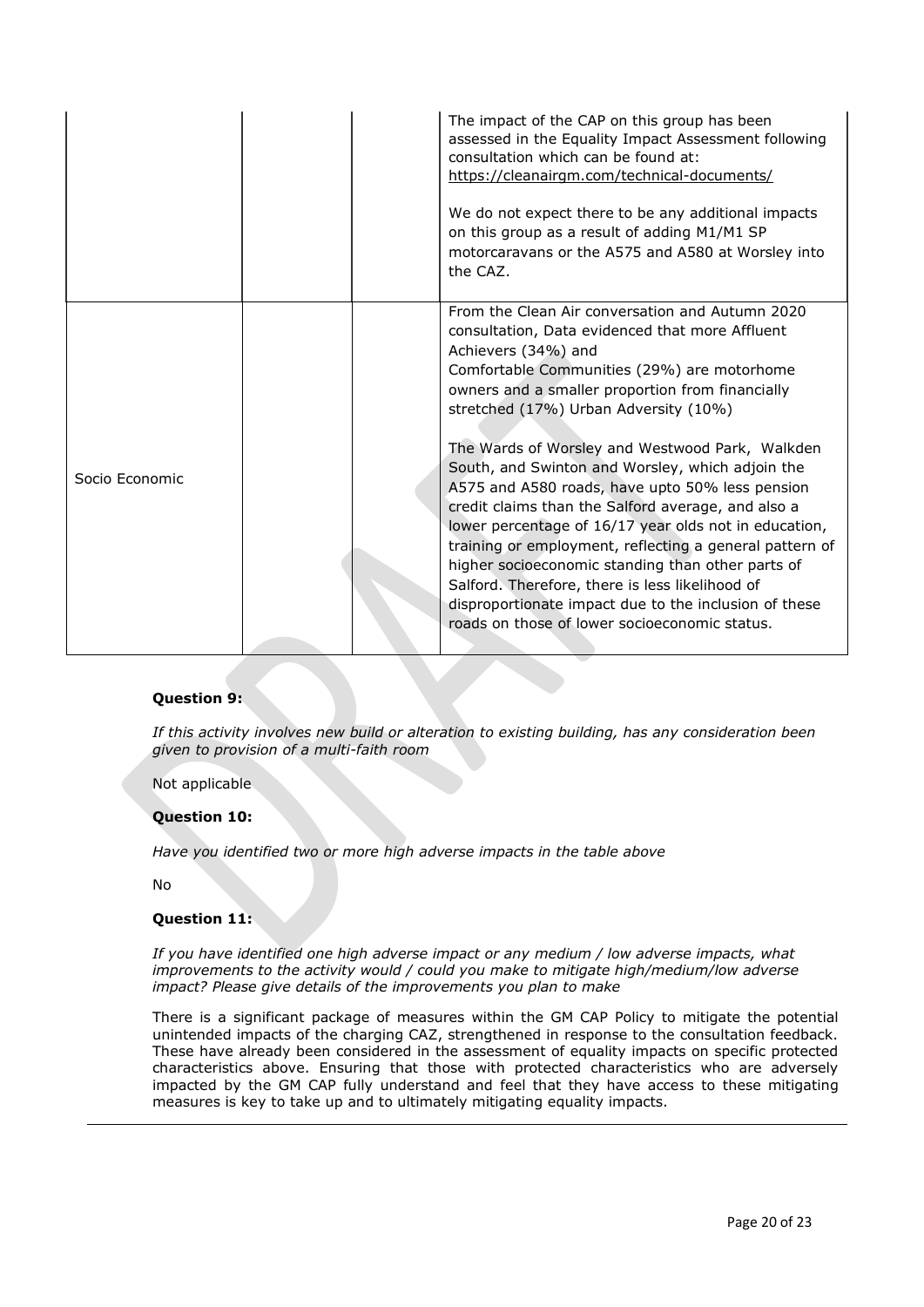#### **Access to Funding, Discounts and Exemptions**

The Funding, Discounts and Exemptions will play a crucial role in mitigating the affordability and accessibility impacts highlighted in this assessment. It is important that the following are considered in their development:

- **Digital exclusion:** Digital channels are to be the principle routes to access information and applications to the Funding, Discounts and Exemptions. The EqIA has highlighted that some protected characteristic groups impacted by the CAZ, such as minority ethnic and faith groups are more likely to live in more deprived neighbourhoods and the assessment also highlighted that older drivers could be impacted disproportionately. In both cases, digital exclusion due to lack of suitable devices or connectivity could be a barrier to accessing the funds, with alternative routes or more support made available to support those that need it.
- **Language and communication barriers:** Some of the impacted groups, such as minority ethnic and faith groups and also those with some disabilities may require additional support to access the information and application processes successfully.
- **Channels of communication:** Some of the protected characteristic groups impacted by the CAZ, particularly ethnic minority and faith groups may be more likely to trust local and informal, peer-to-peer channels of communication. It is important that these local networks are utilised as much as possible to encourage consideration and take-up of the available, mitigating measures.

## **Question 12:**

*Have you set up equality monitoring systems to carry out regular checks on the effects your activity has on:*

| <b>Equality Group</b>               |            | <b>Details</b>                                                                                                               |
|-------------------------------------|------------|------------------------------------------------------------------------------------------------------------------------------|
| Age                                 | Yes        |                                                                                                                              |
| <b>Disability</b>                   | Yes        |                                                                                                                              |
| Gender                              | Yes        |                                                                                                                              |
| Gender Re-<br>assignment            | Yes        | The GM CAP Monitoring and Evaluation Plan will form an annex<br>to the Full Business Case for the GM CAP. Responsibility for |
| Race                                | <b>Yes</b> | monitoring the impacts on protected characteristic groups                                                                    |
| Religion/Belief                     | Yes.       | highlighted in this assessment, will sit within the Monitoring                                                               |
| Sexual Orientation                  | <b>Yes</b> | and Evaluation (M & E) Plan.                                                                                                 |
| Maternity and<br>Pregnancy          | <b>Yes</b> |                                                                                                                              |
| Marriage and civil.<br>partnerships | N/a        |                                                                                                                              |

## **Question 13:**

*How will you measure the success of this activity? (including any corporate performance measures)*

The success of the GM CAP will be measured through a programme of outcome and output measurement, which will be contained in the Monitoring and Evaluation Plan which will be appended to the Full Business Case.

The key measure of success will be through air quality monitoring, specifically compliance with the legal limit values for concentrations of NO2.

## **Question 14:**

*In question 10 above you may have outlined improvements to the activity which will mitigate a high,*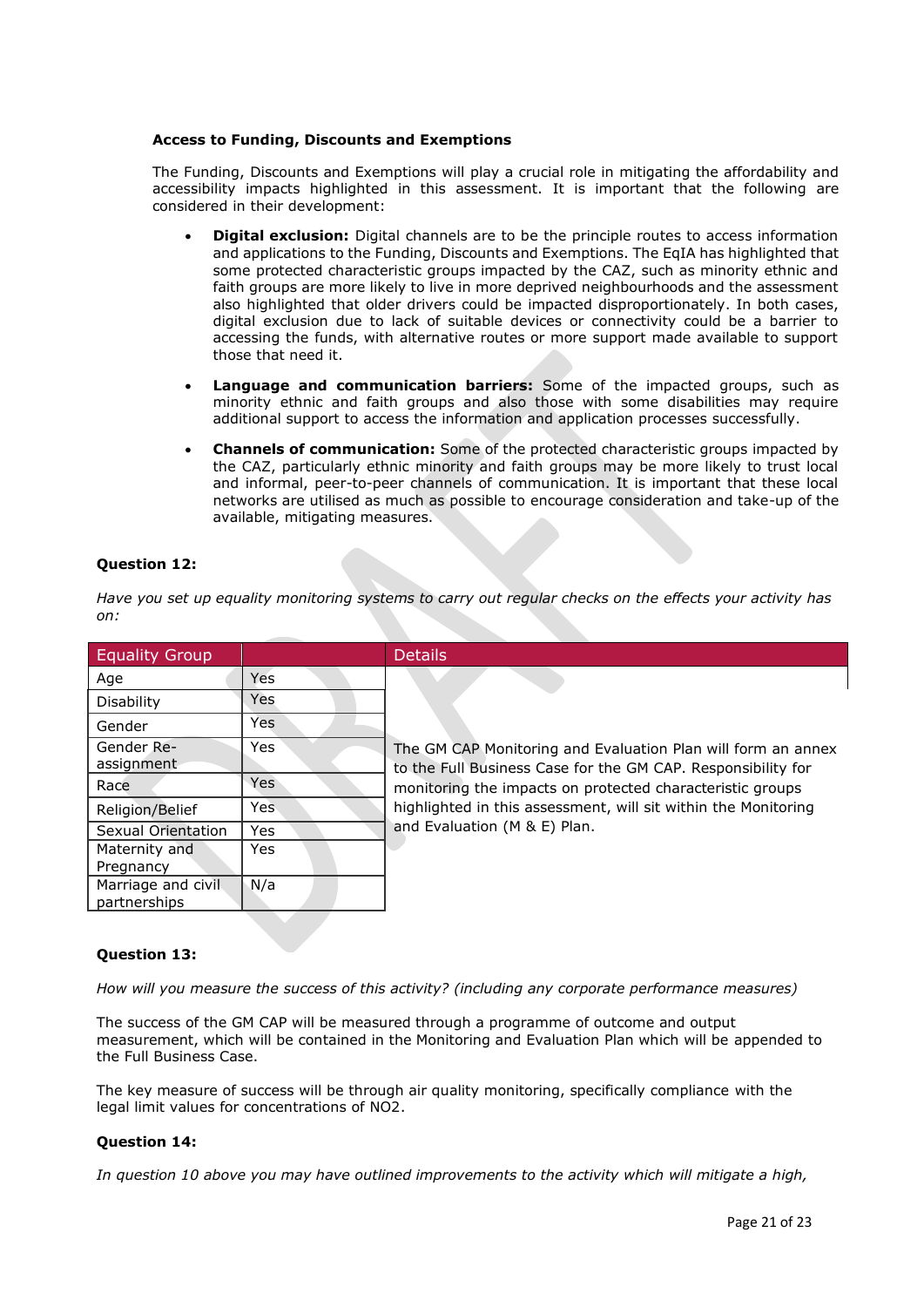*medium and/or low adverse impact(s). How will you ensure that everyone involved in the activity knows and understands what improvements you intend to make and is able to put the activity into practice with those improvements?*

The outcome of the EqIA is being used to ensure that recommendations are embedded in the service design. In particular, in relation to reducing barriers for impacted groups to access the support that will be available, as detailed in Question 11.

### **Question 15:**

*Are there any elements within this activity that require a separate Equality Impact Analysis?*

 $N<sub>0</sub>$ 

### **Question 16:**

*Please confirm that during the implementation of this activity, where appropriate, TfGM's corporate strategies and procedures will be followed. If your answer to any of these questions is 'no' explain why you will not be following the strategy or procedure.*

| Strategy / Policy                                                                                                      |     | <b>Details</b> |
|------------------------------------------------------------------------------------------------------------------------|-----|----------------|
| Communication<br>with members of<br>the public - TfGM's<br>Corporate<br>Communications<br>Strategy will be<br>followed | Yes |                |
| Consultation and<br>Engagement $-$<br>TfGM's<br>Consultation and<br>Engagement<br>Strategy will be<br>followed         | Yes | ---            |
| Projects - Project<br>Management<br>Procedures will be<br>followed                                                     | Yes |                |

#### **Question 17:**

*Is a Full Impact Analysis needed? If in question 8 you identified two or more adverse impacts you should either abort the activity, or carry out a full analysis*

A Full Impact Analysis of the CAP has been assessed in the Equality Impact Assessment following consultation which can be found at: [https://cleanairgm.com/technical-documents/](https://secure-web.cisco.com/11eiBCgElauzNx9ZLncgJx3iOubmp4VtcvvkdlhxY65RKvTbIb59-L2ncr8SElltrd2x-6LbEl4KMsTTxIe3wkMOtRdF_mwDnnUw_pzGQZOwSRIhPJyQIZ8Yp6BpEAcNSn8Ts-zUMkCwwKuuZ6JqlhO90pJazjetwe6gKhLVIM_BswP0PQmXUeuqGyGpWdmieI8qM86OywsW2Ih1TXBkADjvPWBAW0J67oLJLyOi-5a-P-uw5qxFWy4jV1Rgj27aX74mWEA8RmcCJF_QiJniWV9Y7vnNRmfIdielNKILyTnV3ChPut5AXlpom2ThMoaDynN4YcMw9M5bXrEI6WdmDFg/https%3A%2F%2Furl4.mailanyone.net%2Fv1%2F%3Fm%3D1lqaQa-0007kg-3t%26i%3D57e1b682%26c%3Dwx7pouswT3bJs4LPeETsz86q7Q_0OC56XXhe7DlJDibGRSGR8fdmSomeuSdI7C2Fa0eQbaAqoLXhP95flvC3e_rUhnBjBiD8llf9LaF4ZtCjfFRgnR8YVM3huSJaCGnICk94fttlvHc5puWw5cDJWXKncROEJUpzHqnxCBOtlS83l3-sjgML-pIcbUhAQZELxzuJu6c3812_3lnwQAbyYwgocO5Fara8d5TyMQqiWW6tNZcZXXghiSlVoISAGQRmsZ-TU8nVqIdM3Z7LyV0OBSLL4yenFqLa1SDyZM36c6L9Rv_9RwvC_zO8-ja9EEmp3RuaxQ4iKqu8pID_qRBxLRB9hKR0Yp8TjK3AxZQfI6W6JX6ff_FKZIssUgNuX4h8fgWjXtS31MSzgcKKD5htCOS8RNiJG7hqFaezCADs1zqfd5YI5KwtXyQV8Xcw9c04dqUU3rtH6b_zGkplrYZzi_tw5Uh0gVH_yDQ0aze-YmaYOmPe-7DcIOn3tcJzyPAzyNqQZKCfP-i1oh349NtnaY_1gjK4qs0hRBa9R9D0kEGpaGRFokA16JTCjrnHuvRgs7DcM7Fi3nDdrs6xiFxYb34O5EIVstmWMeA67C4pmsqoQ4hX3-rUnQd3vI35GAzQJzJxEsp-QxLb4UU4coOA_r80VNAaur_GF4G4X8lvmN0gEZ3Wu5QzUhFNsj4TCOgSucH17LnJrJVLTZfksCAbTQ)

We do not expect there to be any additional impacts on this group as a result of adding M1/M1 SP motorcaravans or the A575 and A580 at Worsley into the CAZ. Therefore, a Full Impact Analysis is not required.

## **Question 18:**

*List all of the information that you have taken into account in carrying out this Equality Analysis.*